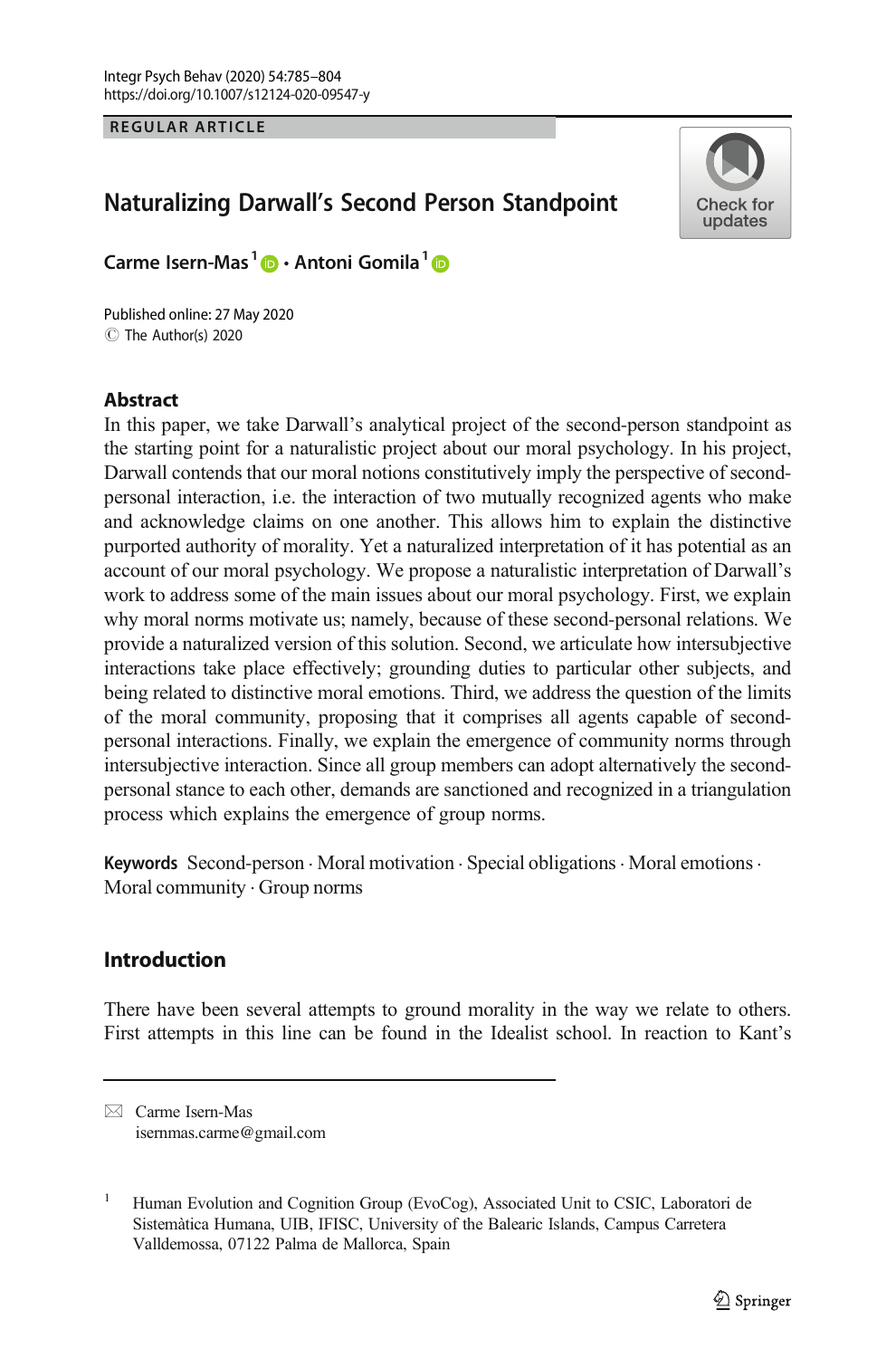abstract deontology, authors such as Fichte (1797/[2000](#page-18-0)), or Hegel (1807[/1979\)](#page-18-0), formulated the idea that mutual recognition sets up the subject as a subject first, and as a subject of rights, next. To become a self, one needs to confront other selves. Thus, their focus was on the process of constitution of a subject, trying to spot the relevant interactions to this extent. In the 20th century, in contrast, the most salient attempts at developing this intersubjective approach, such as Ricoeur's [\(1954\)](#page-19-0) or Lévinas' [\(1969\)](#page-18-0), were of phenomenological character. They contended that some basic human experiences, such as sympathy or compassion, or even eye contact, already involve a normative dimension. In this phenomenological tradition the subject is prior to the interaction with an 'other', and the project is to describe what appears in the conscious experience, even if it does not exhaust the alterity of the other. Hence, reciprocity and interaction are considered as they are experienced (Gomila [2001a\)](#page-18-0). Besides, and more importantly, these authors try to derive universal duties out of these experiences and ground them in privileged forms of intersubjectivity. However, it is not clear that a particular kind of intersubjective relationship grants the recognition of these duties (Gomila [2008\)](#page-18-0).

Stephen Darwall's project of a 'second-personal morality' (Darwall [2006](#page-18-0), [2013a](#page-18-0), [b](#page-18-0)) is something different, even if it also takes intersubjective interaction as a touchstone. To begin with, it is analytical and normative, rather than descriptive or explanatory. It aims to show that moral notions, such as duty and obligation, constitutively imply our second-personal interaction with others. In a second-personal interaction a subject addresses a claim or demand to another, who can recognize the claim or demand as valid or not. And through these interactive dynamics of claims, recognitions, mutual demands and reasons, both subjects hold each other accountable. According to Darwall, it is this holding each other accountable that is implicit in the moral notions, such as respect or dignity. Similarly, this second-personal network of accountability and recognition justifies the Kantian formal principle of normative universalization.

Darwall's proposal does not delve into the nature of our actual interpersonal relationships. As we have said, his proposal is normative at heart. He draws from rational and free agents in a kind of interaction, second-personal interaction, which does not actually need to take place. However, if we draw from flesh and blood subjects in their particular interpersonal relationships, that is, subjects who bond with each other, we can give a more accurate account of our moral psychology. In this paper, we make explicit the naturalistic dimension presupposed by Darwall's theory, and use it to provide an account of our moral psychology.

In "The Second-person Standpoint as a Conceptual Analysis" section, we describe Darwall's analytical project of connecting intersubjectivity and morality. In "The Motivational Power of Moral Judgments" section, we contend that this connection presupposes a naturalistic articulation. This naturalistic approach allows us to address some of the main questions in moral psychology, and meta-ethics. We provide a naturalistic account of the motivational power of moral judgments, in "Special Obligations Towards Particular Subjects" section, and of our special obligations to particular subjects, in "Moral Emotions" section; both based on intersubjective interactions. In "The Limits of the Moral Community" section, we show how intersubjective interactions are already to be found in moral emotions. In "The Emergence of Group Norms" section, we tackle the question of the limits of the moral community, proposing that it comprises all agents capable of second-personal interactions. And, finally, in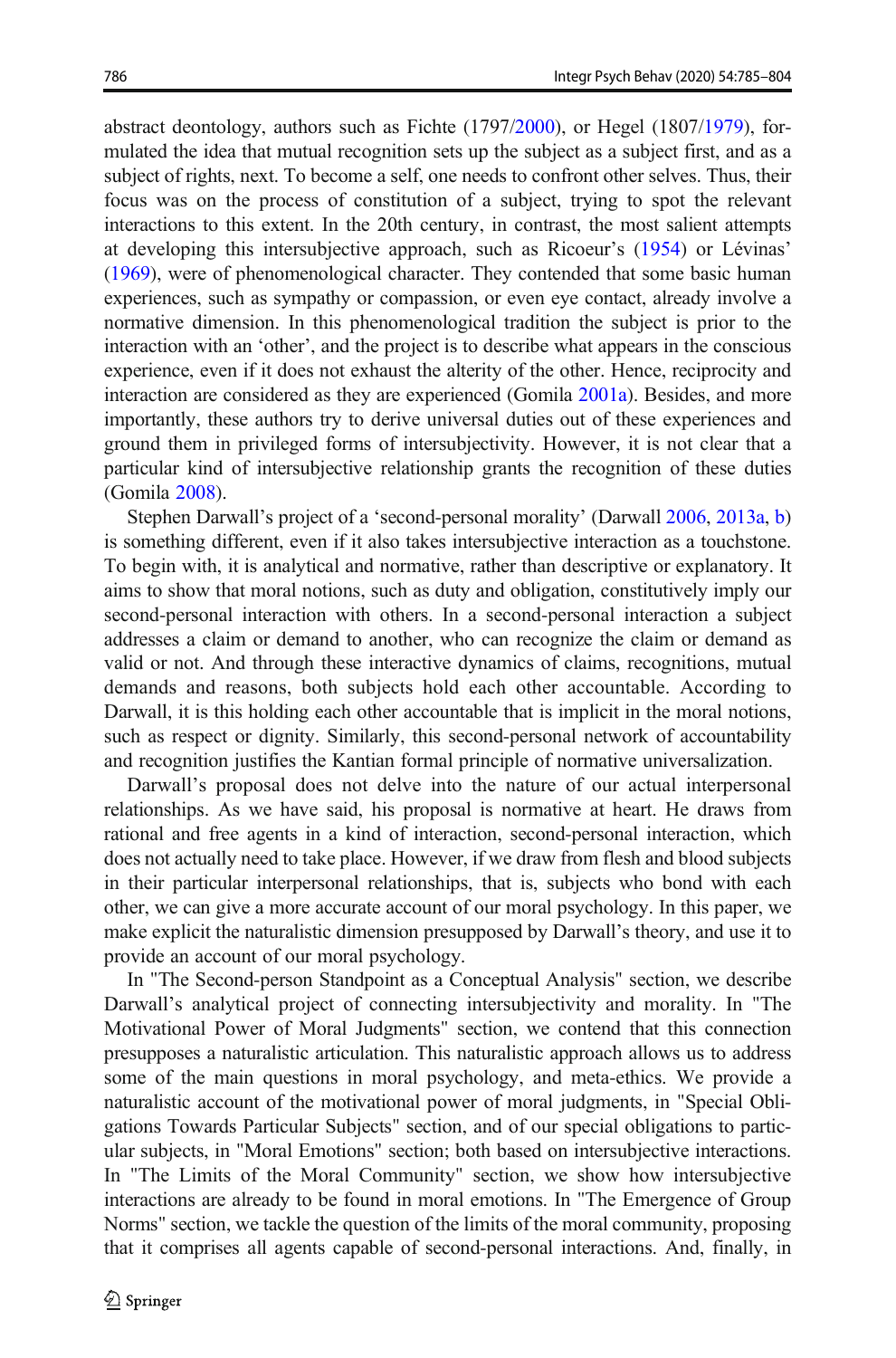"Conclusion" section, we explain the emergence of community norms through intersubjective interaction. Needless to say, our project is not to propose a re-interpretation of Darwall's work, which is neither descriptive nor naturalistic, but rather an original account of our moral psychology inspired in his work.

#### The Second-person Standpoint as a Conceptual Analysis

Darwall defines the second-person standpoint as "the perspective you and I take up when we make and acknowledge claims on one another's conduct and will" (Darwall [2006,](#page-18-0) p. 3); the perspective we take in the practices of holding each other accountable and responding to those claims. According to Darwall, these second-personal practices are relevant for morality because moral notions involve second-personal notions, and because the grounds of moral motivation lie in the second-personal relationship. Moral notions do not stand in a rational heaven, but presuppose those second-personal practices among moral subjects.

To account for the second-person standpoint, Darwall proposes the following situation as the paradigmatic instance of a second-personal interaction. The interaction starts when one person steps on another's foot. Hereafter, the person who steps on the other's foot will be the "transgressor", and the person whose foot is stepped onto will be the "victim". Being persons, and hence having equal dignity, they both have the authority to demand a certain treatment of each other. Furthermore, as their relation is governed by what Darwall calls "reciprocal recognition" (Darwall [2006](#page-18-0), p. 48), they both recognize each other and can address demands to each other. Accordingly, the victim demands the transgressor to move his foot; and the transgressor knows and feels that they ought to accept and respect the victim's claim. This feeling comes from the second-personal nature of the relationship at issue: it is a relationship of reciprocal accountability through which they address demands to each other, and hold one another responsible for compliance. At the same time, the victim reacts to the transgressor's reaction, accepts their stepping behind, and the relationship is reestablished. In this way, the problem of moral motivation finds another, more promising answer: the purported authority of morality, i.e. its motivational power, derives from this recognition of others as sources of obligation.

Notice that Darwall's account is analytical in the first place. It does not describe what is going on in cases of harming one another, but claims to unpack the content of the notions that characterize morality. In other words, morality constitutively requires that these patterns of mutual recognition, of addressing claims and honoring them, take place. In this way, the account also becomes normative in that at the same time it sets the standards for real world human interactions to count as properly moral. Mutual respect becomes mandatory for moral agents as long as it is implicit in the very notion of morality.

This analytical and normative stance entails that Darwall does not want to accept the consequence that moral obligation derives from mutual demands. According to him, stepping on the victim's foot is wrong even if the victim does not protest. In fact, the transgressor's feeling that they ought to respect their victim's claim and move their foot comes from the transgressor's knowing that they could justifiably be held accountable for incompliance, even by themselves in their own conscience, as if they adopted a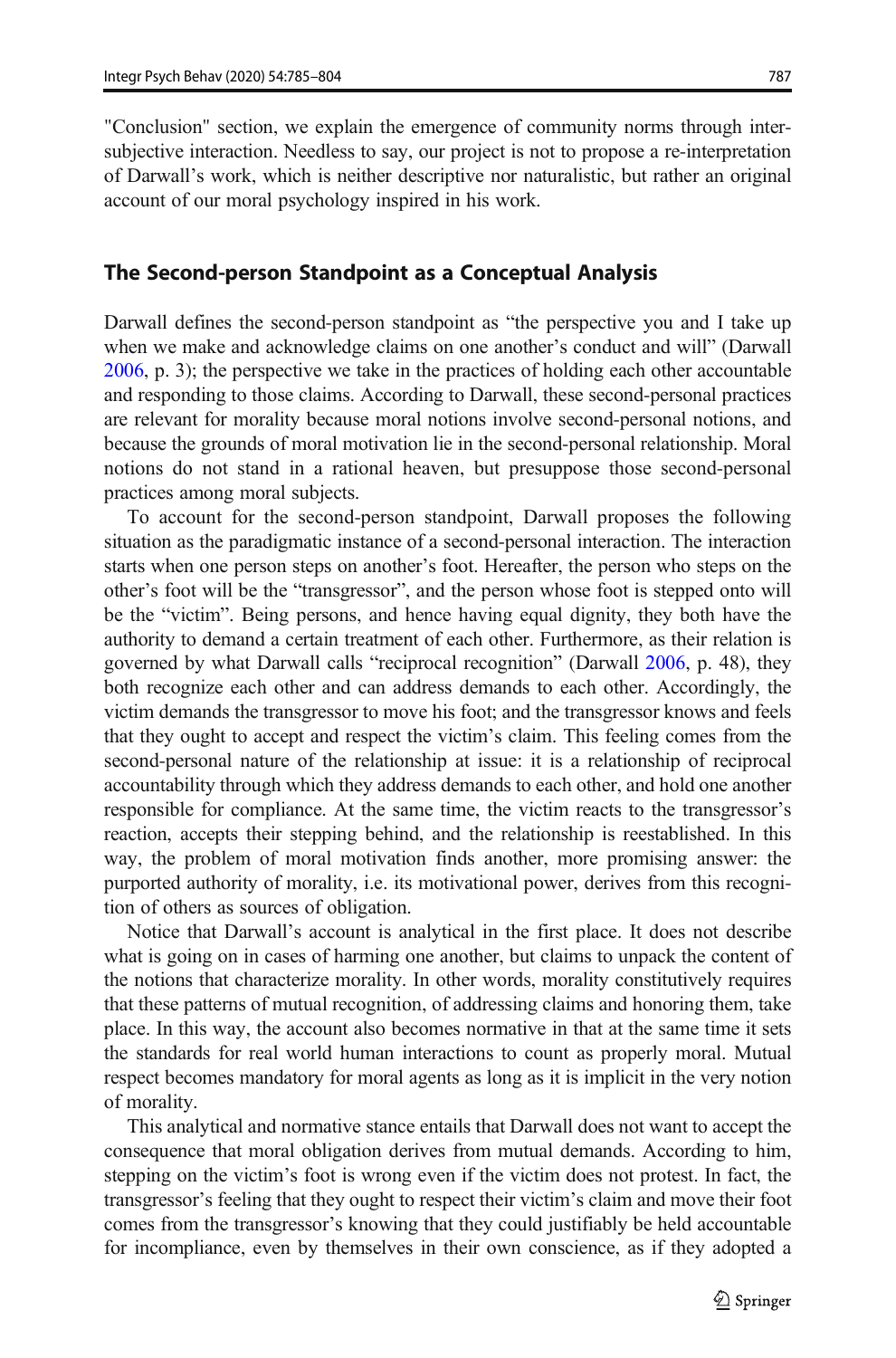second-person standpoint towards themselves. If the transgressor did not move their foot, they would be accountable to their victim's claim for respect of their dignity as a person, even if the victim did not make it. Consequently, the transgressor accepts the victim's right to claim, and reacts to it by moving their foot.

In this pattern of interaction, several assumptions and concepts are in play, according to Darwall. To make them clear, we will start with the assumptions; and move next to the concepts, which constitute an "interdefinable circle" (Darwall [2006](#page-18-0), p. 12) where each one implies all the rest. Hence the analytical nature of the approach. Let us disentangle each assumption and concept one after the other, and see how they relate.

In the practice of holding accountable, i.e. of giving and asking for reasons, agents involved in an interaction assume that they both have: (1) a right to make claims, to demand respect for those claims, and to resist the demands of the other; (2) a secondpersonal authority to make demands or claims, and to hold the other accountable for non-compliance without excuse; and, (3) a dignity which must be respected and which cannot be violated by any claim. As this characterization makes clear, Darwall's second-personal standpoint is normative, rather than descriptive. It specifies a desideratum, rather than describes how things always happen. The circle of concepts specifies the way in which particular interactions should take place to qualify as properly moral.

One of those concepts is second-personal authority. Second-personal authority is the authority that a moral subject has to address claims, and demands to other subjects. For the addressee, the claim creates a distinctive reason for compliance. In Darwall's paradigmatic example, both the transgressor and the victim have authority to address demands to each other. Furthermore, the victim's demand that the transgressor move their foot makes the transgressor responsible for complying, since the transgressor recognizes the practical authority of their victim. This practical authority is presupposed when an addresser claims or demands something of an addressee, and this addressee recognizes the addresser's right to so claim. Therefore, the concept of authority is necessarily tied to other second-personal concepts. First, second-personal authority is second-personal because it assumes that it is addressed to particular subjects in interaction. Second, it entails second-personal competence, which means that "whenever second-personal address asserts or presupposes differential authority, it must assume also that this authority is acceptable to its addressee simply as a free and rational agent" (Darwall [2006](#page-18-0), p. 22). Besides, the addresser must also assume the addressee's capacity of free self-determination to accept internally the authoritative demand, and decide whether or not to respond to it. Finally, the notion of secondpersonal authority involves necessarily the notion of responsibility or accountability. The authority to demand implies not just a reason for the addressee to comply, but also their being responsible for doing so and their accepting the possibility of being held accountable for non-compliance without excuse.

As for second-personal responsibility, it "concerns how, in light of what someone has done, she is to be related to, that is, regarded and addressed (including herself) within the second-personal relationship we stand in as members of the moral community" (Darwall [2006,](#page-18-0) p. 69). We see this notion graphically illustrated in daily situations such as those in which a caretaker scolds a child for something they has just done. In most of these cases, the caretaker points at a drawing in the wall, or a messy table, and yells at the child "look what you have done". Somehow, this caretaker is trying to make explicit the relation of the child to what they has done, and to hold them accountable for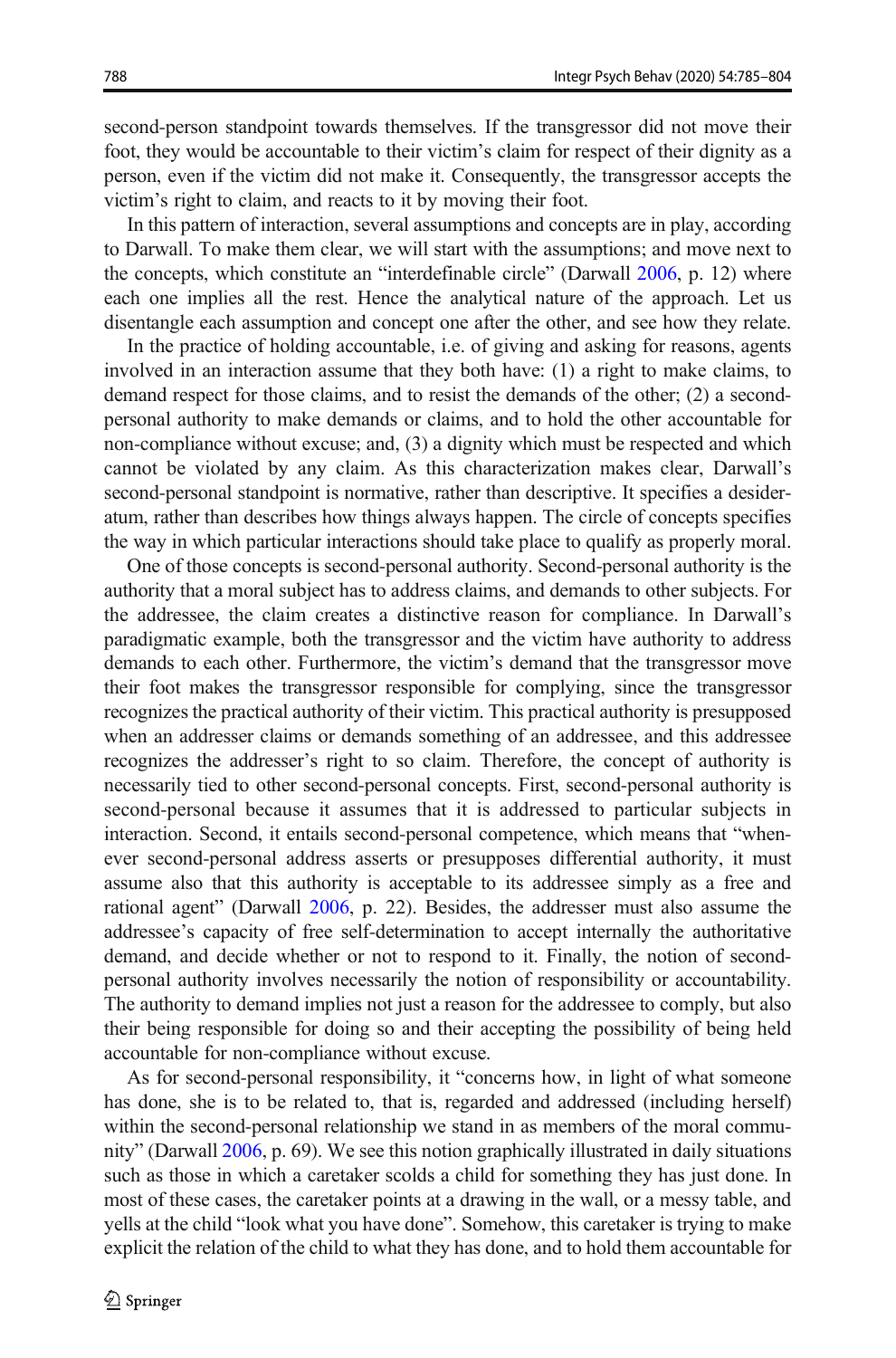it. Indeed, Darwall understands responsibility as accountability; in other words, we are responsible for what a member of the moral community can hold us accountable for doing (again, even if nobody never does).

What invests agents with authority is the fact that they can address claims to each other. Such claims provide reasons both explicitly through speech acts, such as reproaches, excuses, or requests; or implicitly through reactive attitudes such as resentment, indignation or anger. For instance, the person whose foot is stepped onto can either verbally ask the transgressor to move their foot, and hence address explicitly a reason through a speech act; or make a gesture of protest showing their disapproval, expressing resentment at the transgressor's action, and hence addressing the reason implicitly through a reactive attitude. These reactive attitudes are forms of address that directly appeal to the addressee's goodwill and that hold him accountable for compliance.

In these dynamics of second-personal interaction, as spelled out by Darwall, what is given through a demand is a second-personal reason. The victim's resentment at the transgressor's stepping onto their foot counts as a reason for the transgressor to move their foot. This reason is second-personal because it has the following features. First, it is an agent-relative practical reason; that is, it is a reason for acting "whose validity depends on presupposed authority and accountability relations between persons and, therefore, on the possibility of the reason's being addressed person-to-person" (Darwall [2006,](#page-18-0) p. 8). Second, it aims at motivating the other's will through the agent's own selfdetermining choice. Accordingly, it is not a kind of coercion, but an internal acceptance of an authoritative demand. In Darwall's example, the victim seeks compliance after recognition, instead of mere obedience from the transgressor. Third, and as a result of being part of the dynamics of the second-person standpoint, second-personal reasons presuppose that both agents have equally second-personal authority, competence, and responsibility as free and rational agents, and that they can exchange their positions as addresser and addressee.

In summary, according to Darwall the validity of second-personal reasons depends on the authority and accountability relations between addressees and addressers, who can exchange their roles in their interaction; and on the ability of the participants to selfdetermine themselves freely by acknowledging the authority of the other agents they interact with. However, Darwall avoids the conclusion that claims are justified if they are addressed, or accepted. According to Darwall, the justification of those claims is established independently, in so far as they are universalizable, à la Kant. That is why he insists that the demands can be internally recognized, as if the second-person standpoint was internalized. On the contrary, a naturalistic approach assumes that the sort of impersonal point of view required to establish the universalizability of claims the analytical approach requires does not exist. As a consequence, the legitimacy of moral norms and practices of mutual recognition has to be viewed as grounded in the dynamics of intersubjective demands.

#### A Naturalistic Approach to the Second-person

So far we have introduced the basics of Darwall's analytical project. In what follows, we try to develop it into a naturalistic framework, as we think it provides useful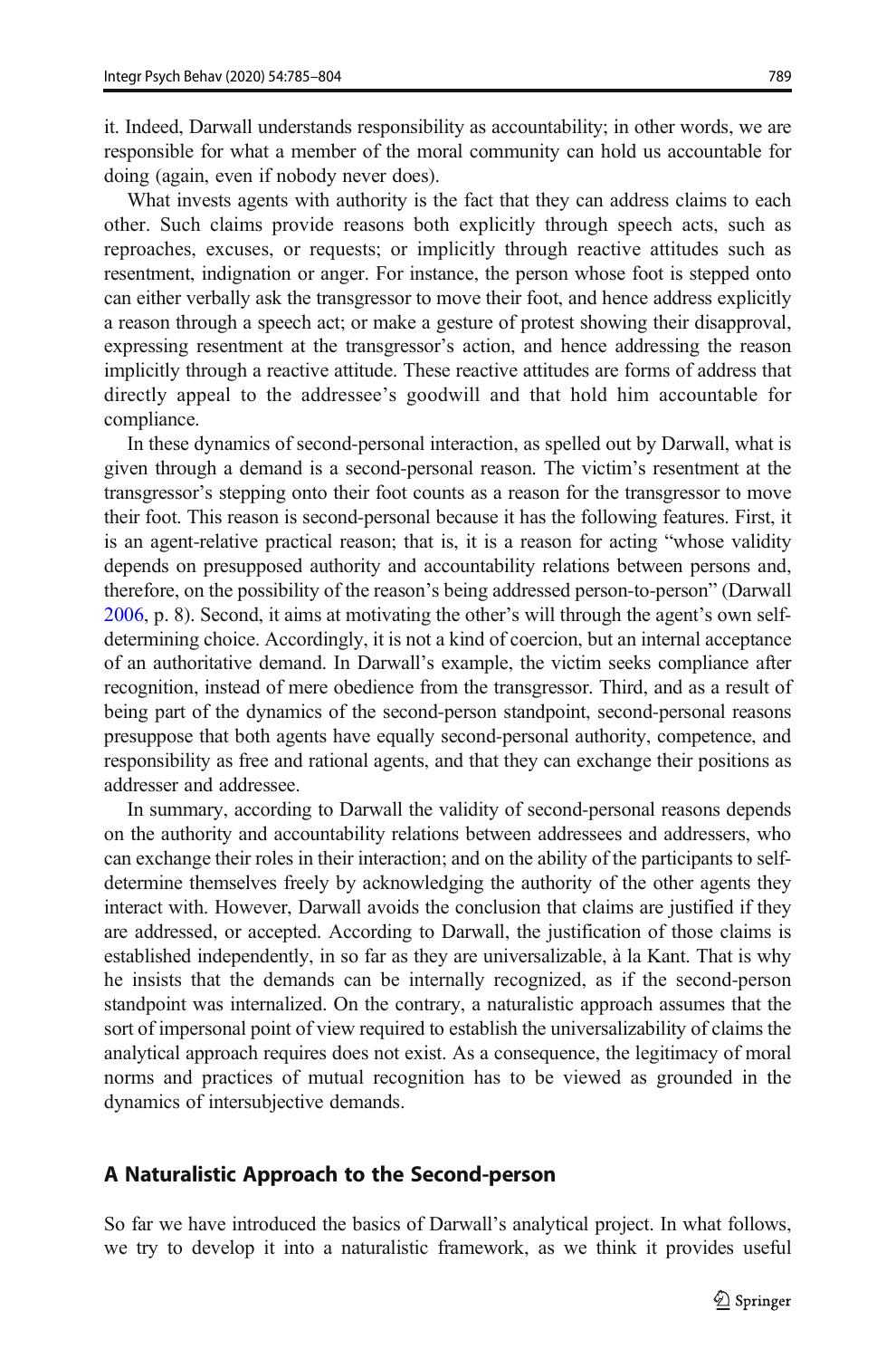elements for an account of our moral psychology. As we have already remarked, Darwall's approach is presented as analytical. Yet, as a matter of fact, it turns out to be normative, as it assumes rational and free agents, and takes the normative dimension as universal and independent of the particular claims agents address to each other. Darwall's model is inspired by contractualism at heart: rational subjects recognize each other as such, giving rise to mutual respect, reciprocal claiming, and deals. All rational subjects are interchangeable, and they have internalized this second-personal standpoint: their moral conscience results from this self-assessment according to already legitimate demands. However, the sort of second-personal interaction that Darwall describes also invites another way to develop it: as a naturalistic account of how such dynamics of claims and respect for them takes place, and how the remarkable kind of moral agents can emerge in the first place; how such subjects are constituted by the sort of intersubjective interactions described; and to what extent we humans can approach such normative ideal of rationality.

For instance, Darwall's free and rational agents need to be endowed with a full set of psychological capacities. They have to be linguistic beings to verbally address and receive claims. They also have to be emotional beings, to address claims implicitly through their reactive attitudes. They also require some degree of self-control and selfregulation, to behave in a self-initiated way. And they need to understand others, through some form of psychological attribution, to recognize others' intentions, plans, and emotions, and respond to them. Maybe also some kind of empathy, compassion, or sympathy needs to be presupposed.

Thus, although Darwall's project is formulated as analytical, it also calls for a naturalistic project, which accounts for flesh and blood subjects who are somehow sensitive to others' demands, and who need affectively bonding with others. Hence, in our view Darwall's proposal requires a naturalistic counterpart, and offers the seeds for it, even if Darwall is not interested in such a project. Similarly, an appropriate naturalistic project can benefit from his characterization of morality as intrinsically second-personal, to articulate the way in which our moral psychology is shaped by second-person interaction.

In this way, Darwall's second person standpoint presupposes a more basic notion of second personal interaction, as the way we come to interact with particular others, before and beyond accountability –an approach we have tried to independently develop (Gomila [2002](#page-18-0), [2008,](#page-18-0) [2015\)](#page-18-0). Instead of characterizing the second-person perspective as intrinsically moral, the naturalistic approach focuses on how the intersubjective structure of recognition emerges in interaction. In this view, the second-person perspective is the way in which we attribute mutually, and implicitly, expressive mental states, such as intentions and emotions, to those with whom we interact face to face (Gomila [2001a,](#page-18-0) [2002,](#page-18-0) [2015](#page-18-0)). It is our spontaneous way to make sense and adjust to others' behavior in face to face interactions. From this point of view, the second-person perspective characterizes the psychological competence which ensures mutual understanding in intersubjective interaction (Gomila [2008](#page-18-0)).

In this naturalistic project, morality is still grounded in the second-person perspective because morality requires our ability to interact with others in an intersubjective way (Gomila [2008](#page-18-0)). We need to attribute intentions, keep track of epistemic states and recognize emotional expressions, if we are to make sense of the claims and demands that others may address to us, and respond properly. Think, for instance, of Strawson's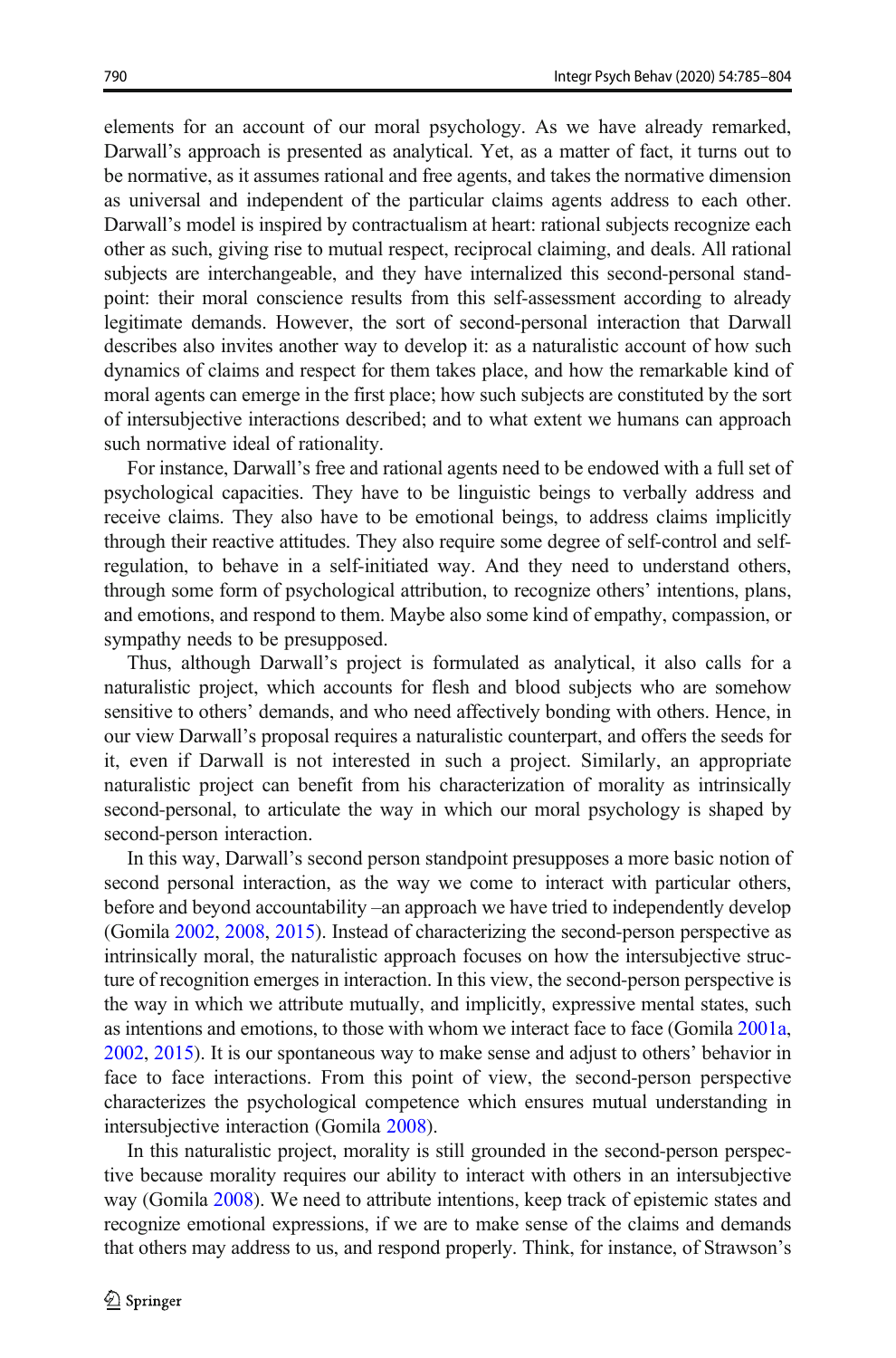reactive attitudes, which Darwall takes as a case of implicit second-personal claim addressed to another. To react with resentment to another's deeds, we need to see their behavior as intentional in the first place, and with a particular intention, given the context. Thus, Darwall's normative project presupposes our naturalistic project of the second-person as the perspective of intentional interaction in real time. Furthermore, in Darwall's project agents need not simply to attribute or recognize an emotion in their interactive party in a distanced, off-line, third personal way; but to react emotionally and intentionally to them in an engaged, online, reciprocally contingent, secondpersonal way (Gomila [2002\)](#page-18-0). Darwall does not consider in detail the complexities of psychological attributions, and just assumes the view of simulation theory (Goldman [1992;](#page-18-0) Gordon [1992\)](#page-18-0).

This naturalistic understanding of the second-person standpoint can account for our moral psychology. In what follows, we use our naturalization of Darwall's project to put forward five essential issues in moral psychology: the motivational power of moral judgments; special obligations we recognize towards particular subjects; the intersubjectivity involved in moral emotions; the limits of the moral community; and the emergence of moral group norms.

#### The Motivational Power of Moral Judgments

One of the topics of moral psychology which can be addressed from this naturalized view of the second-person standpoint of morality is the phenomenon of moral motivation. Moral motivation is the phenomenon by which we feel somehow motivated to act in accordance with our moral judgments (Rosati [2016](#page-19-0)). For instance, it is what makes us feel obliged to help friends in need. It is not just that we judge that it is morally correct to help them by applying some general norm to the situation in question. For if moral reasoning were like that, our moral judgment would be similar to our judgment to drive on the left side when we are in Great Britain: this is the correct thing to do in the situation, but relative to a context. It would be a sort of prudential judgment, based on the willingness to comply with the established norms and on the fear of the negative consequences of not doing so. But moral judgments are different. Moral judgments motivate in a distinctive way: we feel obliged to comply with them. This sense of obligation can involve several aspects: a bodily sense of urgency, an anticipation of shame at the thought of failing to comply, remorse and lower selfesteem if failure did happen. Morality contributes to our identities (Riis et al. [2008;](#page-19-0) Strohminger and Nichols [2014](#page-19-0), [2015;](#page-19-0) Tobia [2015\)](#page-19-0).

For instance, in Victor Hugo's Les Misérables, when Marius recognizes that he ought to stay at the barricade and fight with his colleagues instead of running after his beloved Cosette, he does not just recognize his duty, he also feels that he cannot but comply with it. He feels motivated to do what he thinks his duty is. Not only does he judge that fighting is his duty, but he also feels unease at the idea of running after Cosette. He anticipates a sense of cowardice and treachery if he were to escape from the fight to go after his beloved. His decision to stay at the barricade is not just a deliberate decision out of a prudential calculation of pros and cons, of gains and losses. It is not the choice of the most optimal benefits. It is neither the result of the application of a general principle to a particular case. It is the consequence of his feeling the urge to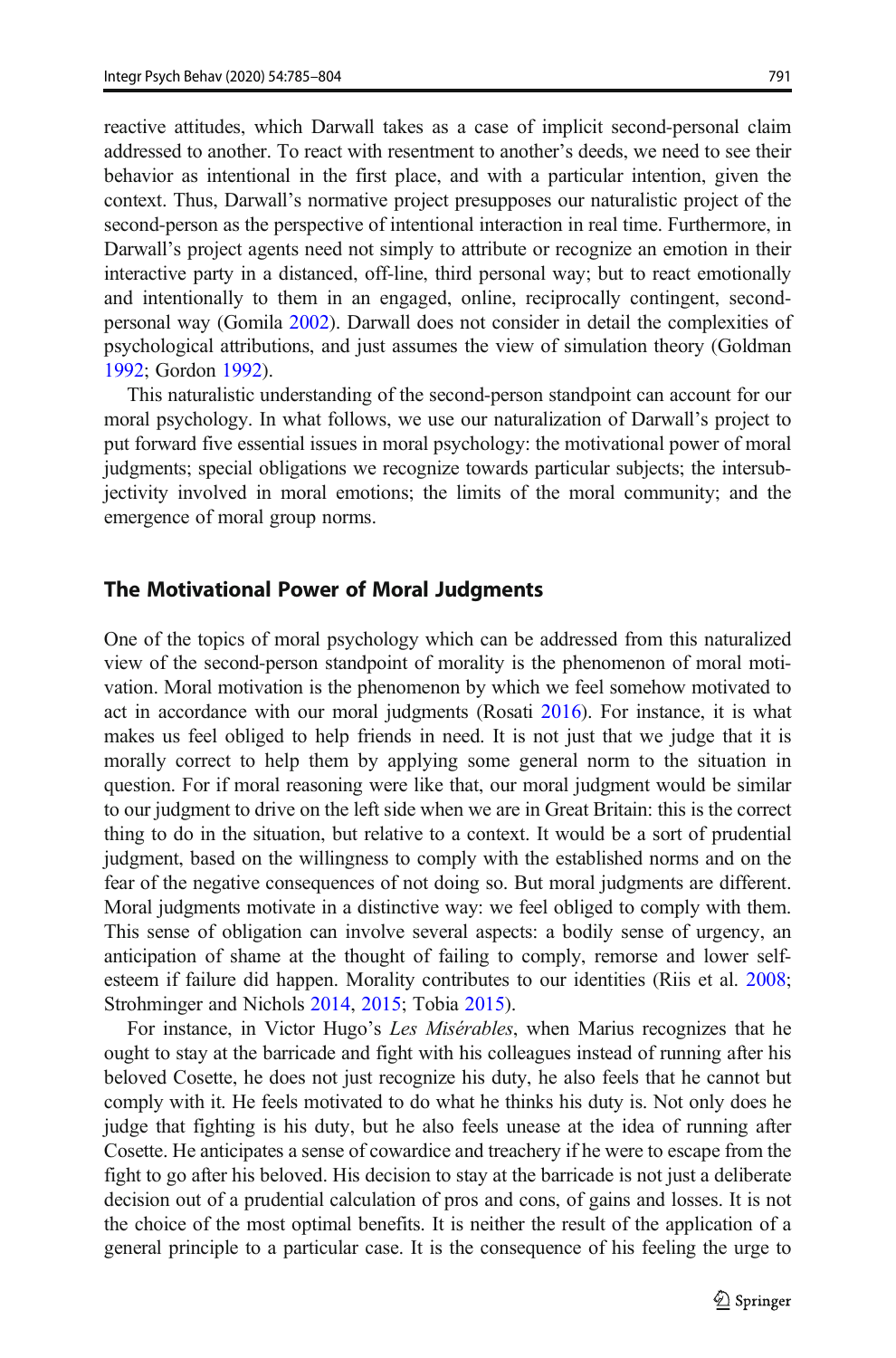stay, to comply with his duty because failing to do so would amount to reveal an evil moral identity.

Moral judgments, then, have this dual character. On the one hand, they are not just a matter of taste, or of personal inclination; they are truth-apt, as moral cognitivists would emphasize. For instance, fighting at the barricades is felt by Marius as the right action for anyone in a similar position. It seems to be something externally imposed, a truth to be recognized, maybe learned. But at the same time, moral judgments are experienced psychologically in a way that descriptive statements do not: they involve emotions about oneself and one's sense of self. They are strongly related to motivation, as moral non-cognitivists notice. They are experienced as a subjective commitment. Thus, before the meta-ethical debate about their ontology, what we can claim from our naturalistic view is that moral judgments are psychologically experienced both as objective and subjective (Isern-Mas and Gomila [2018\)](#page-18-0).

From the second-person standpoint, the motivational power of moral judgments can be explained by their second-personal character. As we have mentioned, according to Darwall, we feel obliged to follow our moral judgments because they imply the recognition of the legitimacy of the claim of another agent. Remember the case of the person whose feet the transgressor stepped onto. The victim has a second-personal authority to hold the transgressor accountable if they rejected to move their foot. By respecting the addresser's claim right and second-personal authority, the addressee, i.e. the transgressor, is responsible for compliance and must be prepared to be held accountable if they does not comply. And it is this knowing that they could justifiably be held accountable which motivates the transgressor to comply with the demands that other members can legitimately address to them, i.e., their moral obligations, according to Darwall.

Therefore, moral judgment has motivational power on us because it is essentially interpersonal, intersubjective or, in Darwall's terms, second-personal. For instance, I feel, and know, that I ought to help my friends in need, because this is what them, or any other members of the moral community including myself, could demand me to do; or could hold me accountable for not doing. Likewise, I ought not to mistreat my partner, because if I did it, he would have the right to hold me accountable for doing it, and I should blame myself too. Accordingly, the motivational power of moral judgment does not come from our being aware of the moral law through moral deliberation, à la Kant, or from a calculation of consequences, as utilitarianism prescribes. It comes from the motivational nature of second-personal claims and reasons; which motivate us because they come from a recognized authority, so that they become internalized. In fact, moral obligations are defined as "what those to whom we are morally responsible have the authority to demand that we do" (Darwall [2006,](#page-18-0) p. 14), or "what the moral community can demand (and what no one has the right not to do)" (Darwall [2006,](#page-18-0) p. 20). Therefore, it is because we assume as our own (at least some of) others' moral demands: those that we honor and find justified. Therefore, the motivational power of morality derives from our receptiveness to the demands of those with whom we interact (Isern-Mas and Gomila [2018\)](#page-18-0).

All this structure need not to be explicit, as Darwall himself recognizes. The Strawsonian reactive attitudes (Strawson [1974](#page-19-0)) implicitly involve this web of reciprocal expectations. For instance, my knowing that my friends could hold me accountable for not helping them is manifested in my feelings of guilt, which is just "to feel as it one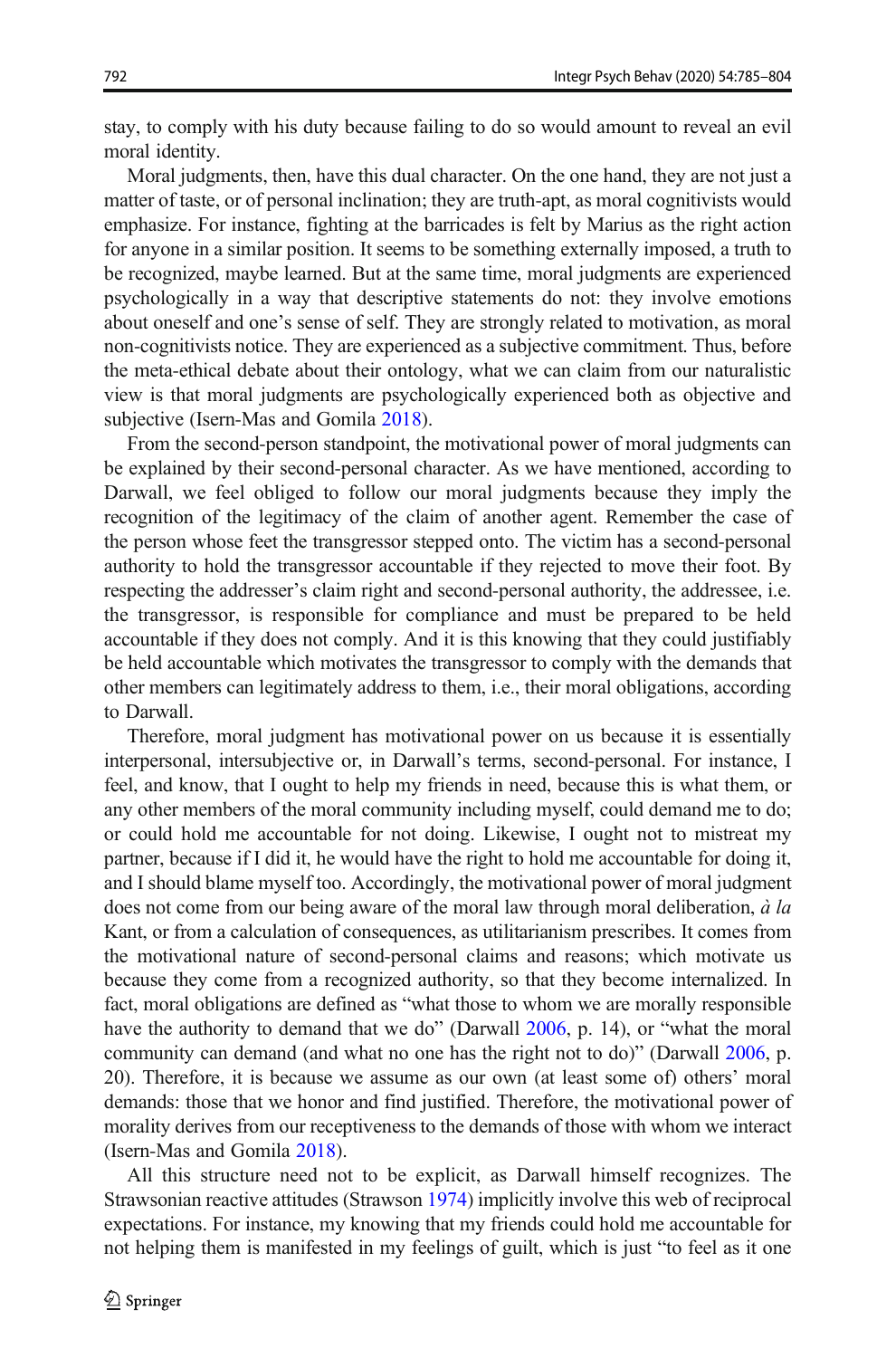has the requisite capacity and standing to be addressed as responsible" (Darwall [2006,](#page-18-0) p. 71). This emotion-laden interaction is what makes us feel bound by others' demands on us, and eventually by the moral norms which will emerge from those interactions. Indeed, according to Carla Bagnoli, the "apparent inescapability of moral norms and the specific kind of authority that they have in our minds" is due to moral emotions [\(2006,](#page-17-0) p. 8). Therefore, it is through emotions that we feel motivated to act according to our moral judgments.

If we had no moral sensibility we would have only extrinsic motives to enforce moral norms, such as sanctions and incentives, fear of punishment and expectation of reward. We are able to undertake morality as a subjective motive because we are capable of moral sensibility. (Bagnoli [2006](#page-17-0), p. 13)

The naturalistic twist can offer an account of why we are so susceptible to each other's demands. The answer has to do with the fact that we are a social or, more precisely, an "ultra-social" species (Tomasello [1999](#page-19-0), p. 59). Our evolutionary origins make us feel motivated to bond with others and to take their interests and needs into account (Cheney and Seyfarth [2008](#page-17-0); Seyfarth and Cheney [2012;](#page-19-0) Tomasello [2016\)](#page-19-0). Within this evolutionary path of interpersonal dependencies, morality seems to have emerged as a game of reciprocity requests that are recognized and self-imposed, instead of imposed through coercion, or fear of punishment. Evolution made us pro-social in the first place; and morally motivated afterwards.

#### Special Obligations Towards Particular Subjects

The naturalistic approach to the second-person standpoint allows us to capture the complexity and particularity of our real interactive, and intersubjective, relationships. As already mentioned, Darwall's analytical approach avoids this line of reasoning. But a naturalistic approach of the second-person standpoint makes clear that the kind of relationship that binds subjects is not an abstract one that holds equally with any member of the moral community. Rather, it is a particular, emotionally-loaded, relationship which is established with specific persons during our lifetime; and which invests each other with variable degrees of authority to yield particular demands, depending on the situation and the agents involved. For instance, our friends' demands bind us in a different way than our neighbors' or any strangers' ones do.

As Wallace notices, "those who are implicated in a nexus of relational normativity possess a kind of practical authority over the relevant normative relation that uninvolved third parties lack" (Wallace [2007](#page-19-0), p. 29). For instance, the victim of a moral transgression has both a "privileged authority to complain" (Wallace [2007](#page-19-0), p. 29), and the possibility to consent a behavior against her dignity that would be otherwise considered a transgression. Consequently, "the person who is wronged by you has a privileged basis for complaint against you, an objection to your conduct that is not shared by mere observers to what was done" (Wallace [2007,](#page-19-0) p. 29). Aiming at our moral psychology, this view seems correct.

Darwall makes sense of this experience through the notions of "obligations of loving relationship" [\(2016,](#page-18-0) p. 172), or "duties of relationship" [\(2016,](#page-18-0) p. 177). These are moral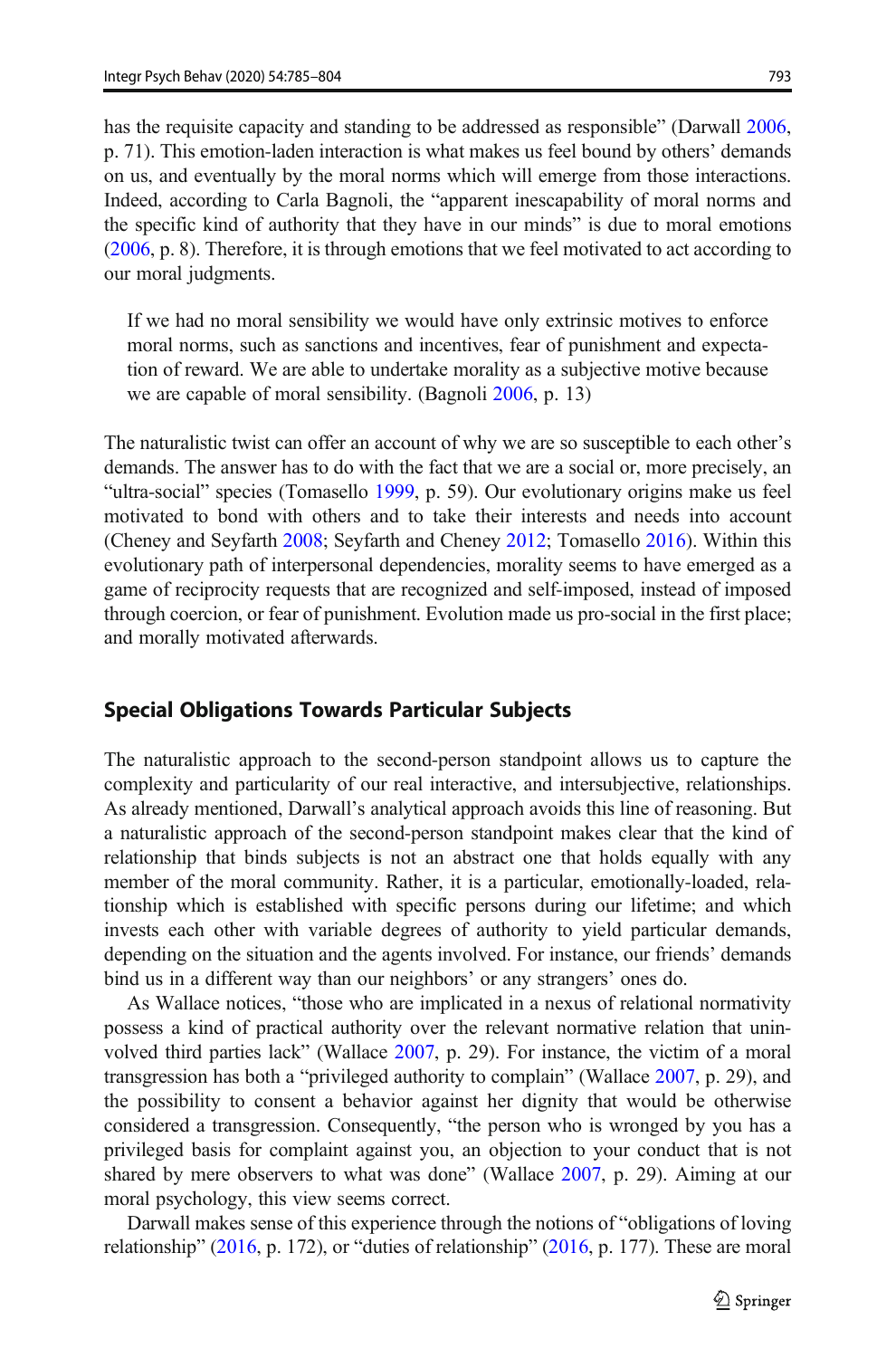duties that are shaped by the specific circumstances where they take place, and which are addressed to "a-person-who-happens-to-stand-in-that-specific-putatively-normative-relation" ([2006](#page-18-0), p. 270). He seems to think, for example, of intergenerational duties: all sons and daughters have certain duties, in virtue of being sons and daugthers, towards their parents. These duties are still moral, because they pass Kant's test of universalizability and impartiality. We could not conceive a world where victims did not have a special authority towards transgressors; where friends did not have a special authority towards other friends; and where social causes were not given more weight than personally romantic desires. Therefore, Darwall acknowledges the special authority of subjects standing in particular relationships.

Nevertheless, Darwall's point is rather that blame is assessed not from the victim's point of view, but from anyone's, from an impartial standpoint. In his own words, "although resentment is an attitude that can intelligibly be felt only from a victim's individual standpoint, or from one that identifies with it, blame can be felt from anyone's standpoint; it entails the representative authority of the moral community" [\(2018,](#page-18-0) p. 814). According to Darwall, it is critical that the claims and demands that are addressed in a particular circumstance are justified, and sanctioned from anyone's point of view, and this entails that its legitimacy is independent of anyone's particular connection to the situation. Darwall finds inspiration in Adam Smith's [\(1759\)](#page-19-0) notion of an impartial spectator. Through this notion he connects the dynamics of particular claims and the Kantian procedural requirement of impartiality as the validity criterion for moral claims. Therefore, even our special obligations towards our friends should be considered as such by anyone who was in our position in relation to them. Hence, as explained in "Introduction" section, Darwall's project is Kantian at bottom. In Darwall's morality, the demands that we address to each other must ultimately be ones that could be endorsed from a "perspective that we can all share as free (secondpersonally competent) and rational" (Darwall [2006](#page-18-0), p. 276); they are grounded in our "common authority to make claims on each other" (Darwall [2006](#page-18-0), p. 274). In Wallace's terms, Darwall's picture of morality is "one on which normative principles get traced in the end to a kind of (hypothetical) collective self-legislation, whereby we make principles normative for ourselves by imposing them on ourselves from a common point of view" (Wallace [2007](#page-19-0), p. 32).

However, this common point of view is difficult to sustain within a naturalistic framework. On the one hand, there may not be a unique way to generalize other's perspectives. There are many situations in life where we relate to others in ways that are not institutionalized, which may be diverse and new, and which may give rise to blameworthy actions without excuse. In these situations we relate to those who harmed us from the point of view of someone harmed by them, because of the particular relationship held with them. These actions matter first of all to us, as people involved in that particular circumstance, and provide us with a distinctive authority over those who harmed us (Corbí [2005](#page-17-0)). Saying that we could find a description of the situation that would allow us to generalize the demand to any agent in the same circumstances misses a psychological point: it is those involved in the particular relationship that address claims and recognize duties to each other; and it is also them who have a "unique position to alter the normative relations at issue" (Wallace [2007,](#page-19-0) p. 29) by consenting the kind of behavior that would be otherwise prohibited for the sake of his position as bearer of the violated right.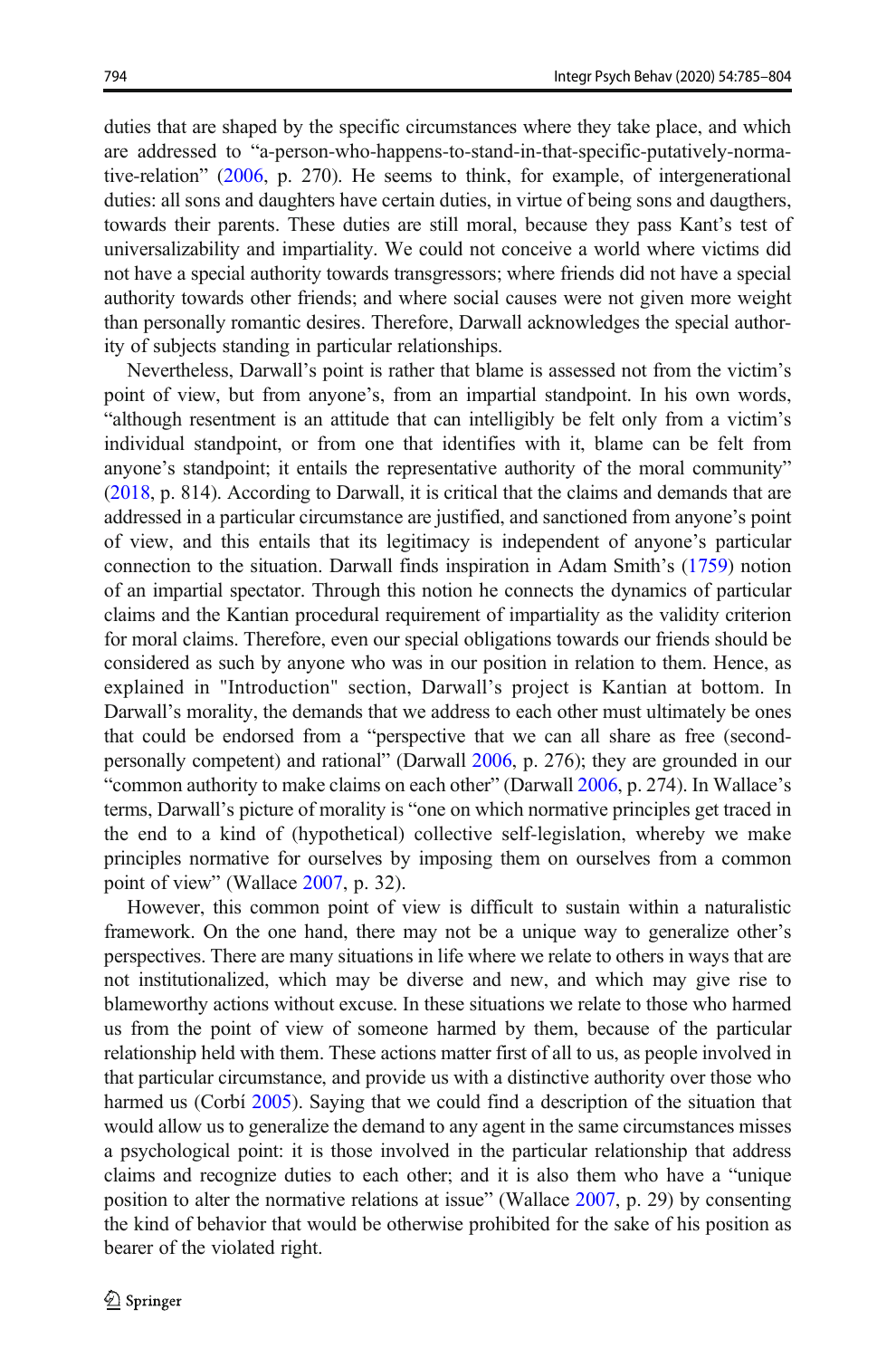From this point of view, the practice of blaming takes place first of all within a particular relationship, where participants hold each other accountable depending on their specific stories of relation and affection. In this view, subjects feel bound not by an abstract relationship with any member of the moral community, but by a particular and emotional relationship which is established between specific persons. It is this particular relationship that determines the scope of accountability, and the extension and content of blame. Furthermore, within particular relationships it may also happen that a claim is not recognized as valid, or that an excuse is generated to prevent such a request.

This is nicely expressed by Antoine de Saint-Exupéry in his book The Little Prince. Talking about his rose to other roses, the Little Prince acknowledges that his rose has special claims over him, which other roses do not have. Specifically, in Chap. 21 he says:

But in herself alone she *[the rose]* is more important than all the hundreds of you other roses: because it is she that I have watered; because it is she that I have put under the glass globe; because it is she that I have sheltered behind the screen; because it is for her that I have killed the caterpillars (expect the two or three that we saved to become butterflies); because it is she that I have listened to, when she grumbled, or boasted, or ever sometime she said nothing. Because she is my rose.

The reason for the distinctive authority that the rose has over the Little Prince is, as he notices, that they have a special relationship; they are friends. Consequently, he has some special duties towards his rose, by virtue of being *that* rose.

The feeling of being bound by the moral norm still comes from the fact that we can be held accountable for non-compliance without excuse. But now there is a difference between the persons that set demands on us as members of the moral community, and those who do it as particular persons that stand in particular relationship with us. Our feeling of being bound by the moral law is enhanced because of the special authority that different persons have on us, due to our relationships with them. For instance, the claim that comes from the person whose foot I stepped into binds me especially because I have a particular relationship with that person as the victim of my transgression. Remarkably, each agent may be part of multiple such relationships within a community, constituting a network of interpersonal links. As we will see in "The Emergence of Group Norms" section, it is this web that helps to explain how a community's normative common code can emerge and be shared.

### Moral Emotions

Conceived in the naturalized manner we propose, the second-person standpoint is specially linked to moral emotions. First, because moral emotions have a role in our communication of demands, as we explained in "The Second-person Standpoint as a Conceptual Analysis" section. We can react to what another did to us by expressing emotions whose content implicitly involves an appraisal of the particular episode of relation, and in this way, we demand recognition from her. The achievement, or failure, of recognition triggers also specific emotions. Second, moral emotions also have a role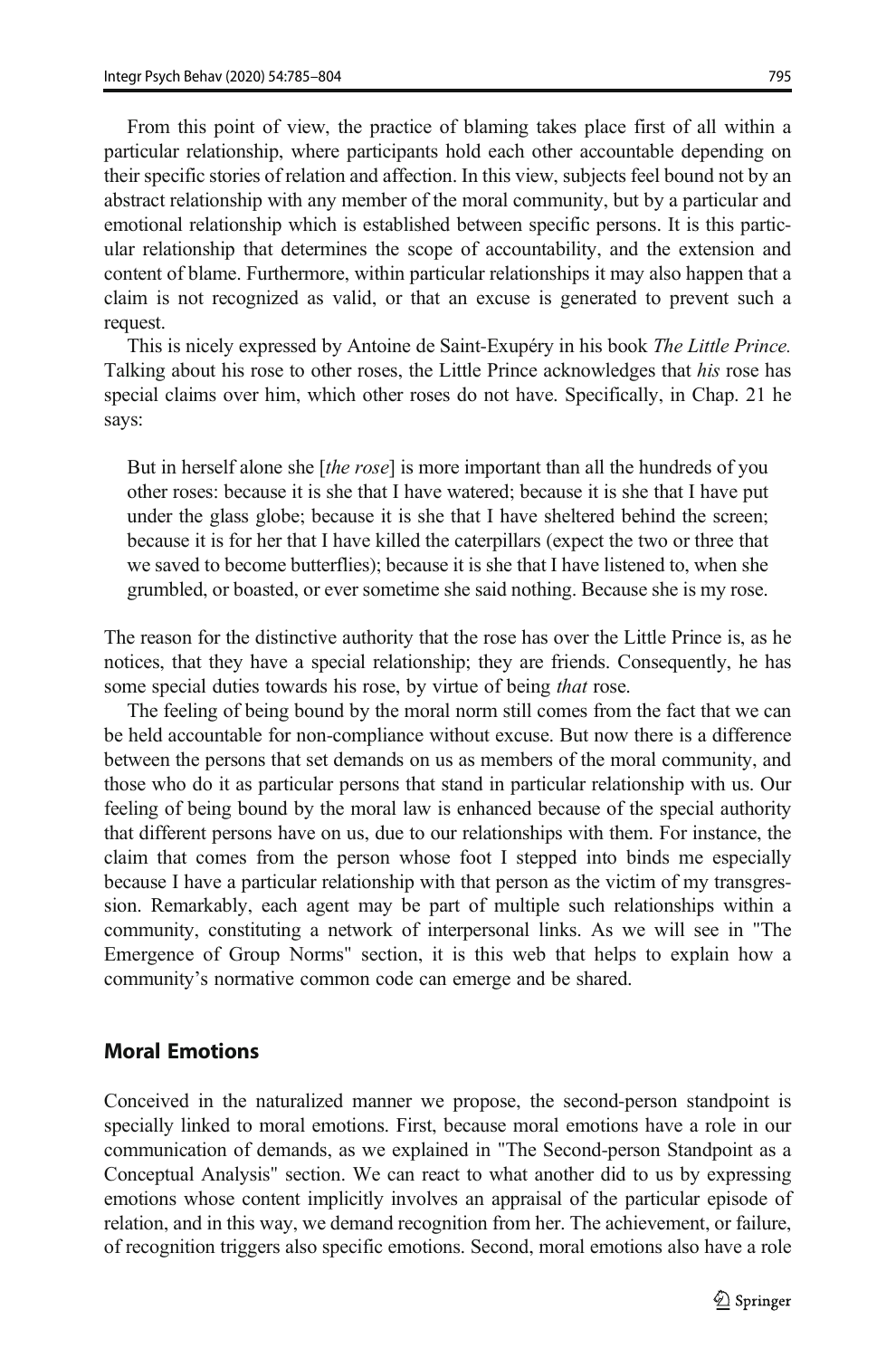in the way we establish and sustain relations to others. Moral subjects (or persons) experience the need to bond affectively and emotionally with particular others, for instance through relations of friendship, trust or love; hence, we need to interact second-personally with others.

Darwall focuses especially on the first point: moral emotions as a way to implicitly address demands or react to other's demands. He relies on the way Strawson characterized them as "reactive attitudes" (Strawson [1974](#page-19-0)), to point out that they amount to implicit forms of blaming that assume that agents are accountable for their actions. Reactive attitudes address implicit demands, whereas explicit demands require verbal expression. In Darwall's account, a reactive attitude is a form of communication which takes place in interpersonal interaction, which is elicited as a response to a person's behavior, and which seeks to reestablish the recognition and reciprocal respect that participants owe to each other as members of a community of mutually responsible agents. Thus, they entail that both participants must recognize themselves and each other as fully morally responsible agents who are able to participate in adult relationships.

For instance, if I am roaming the streets and suddenly someone pushes me away and does not apologize, I will feel unrecognized as an agent who deserves apologies, and I will probably react to this with indignation. Upon noticing my implicit claim and recognizing it, the agent is expected to repair the situation by expressing regret, or even helping me. This pattern of psychological interaction implicitly involves a basic level of normativity, that is, it demands a right attitude from the other towards me, and from me towards the other.

As explained in "A Naturalistic Approach to the Second-person" section, our naturalistic approach to the second-person standpoint characterizes the psychological competence which ensures understanding, and hence mediates second personal interactions. We interact with particular others by implicitly and mutually attributing mental states in an online, emotionally and intentionally engaged way (Gomila [2001a](#page-18-0), [2002,](#page-18-0) [2015\)](#page-18-0). Moral emotions are an example of this kind of spontaneous, implicit and online interaction. From this point of view, moral emotions constitute an intersubjective means of implicitly addressing claims to others, as Darwall and Strawson notice. But as moral emotions develop in time, they also constitute a story of the relationship, which explains the web of affiliations and preferences from which particular duties derive.

Secondly, moral emotions build bonding relationships with others. Not only are moral emotions a way to communicate a demand, they also give rise to affiliative attachments. I may feel guilty for not having paid enough attention to someone who made me a favor before; I may feel humiliated by somebody that time after time ignores my opinions; or I may feel resentful at somebody's reluctant way to excuse their transgression, because when the roles were reversed, I felt fully accountable for what I did. Through this kind of sequences of interactions we generate personal preferences, which may become moral norms. Again, a naturalistic approach goes beyond Darwall's.

As an illustration of this twofold role of moral emotions, consider the following example<sup>1</sup>. Imagine I promised my friend Patrick that I would have dinner with him tonight. On my way to Patrick's, I see myself involved in a car accident where I am the

<sup>&</sup>lt;sup>1</sup> We are indebted for a similar example to Stephen Darwall.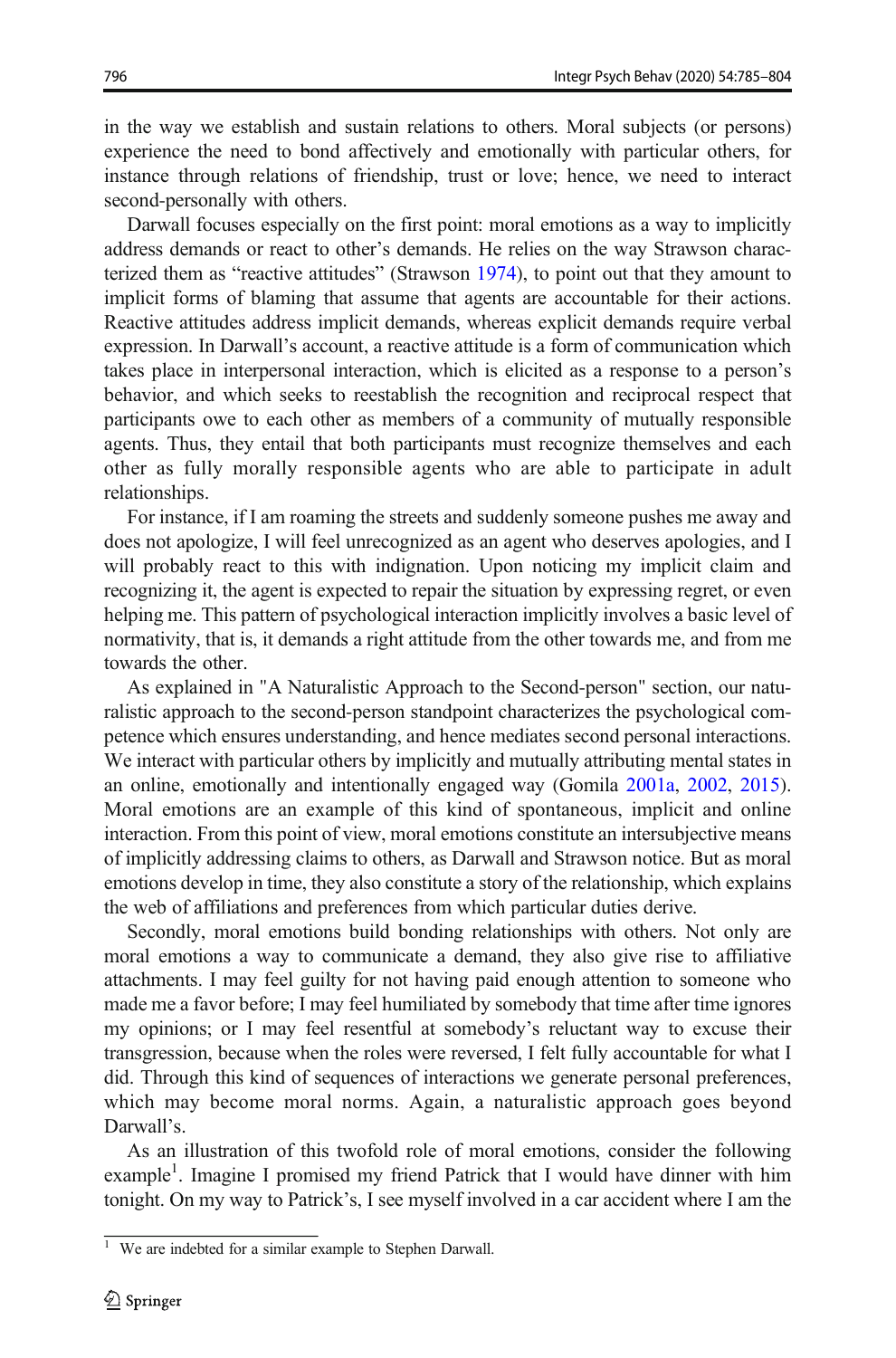only one who can help the victim. Although I am still morally obliged to keep my promise, I am also morally obliged to help another in need, especially when nobody else can. So I help that person while assuming that Patrick will feel resented; and I will probably feel guilty, for not keeping my promise. Remarkably, both reactive attitudes are not justified, according to Darwall. As what I did was morally correct, given the circumstances, I am not blameworthy, and hence Patrick's remorse and my guilt turn out to be misplaced. However, when we take into account the second role of moral emotions, we realize that what I did damaged to some extent my friendship with Patrick. In fact, it would be surprising if I did not feel guilty for failing to keep my promise to him. A similar and historical example of these fitting although unjustified emotional responses is to be found in Primo Levi's and other survivors' experiences of shame, and guilt after their liberation from Auschwitz, as if their survival was a treason to their dead fellows (Levi 1986/[2017](#page-18-0)). Although in this case it is an open question whether these moral emotions are actually justified (Corbí [2005\)](#page-17-0), what these examples show is rather that the way we are connected to other people influences which actions and omissions are viewed as cause for a claim of proper respect and recognition; and which emotional reactions are to be expected.

To the limit, it can be said that even if a reactive attitude might be unjustified at the normative level, it is still important to recognize its role in our moral psychology of attachments and affiliations. I would feel confounded if Patrick was not any angry at me for not meeting him for dinner; and he would feel confounded too if I did not show any guilt while telling him that I cannot make it for dinner. My excuse is good and justified, but still we can help being affected by the incident. Given our psychology, feeling those emotions is a natural response; and the lack of those feelings points to emotional distance. We expect from people to respond emotionally to us, according to the quality of our bonding. Part of this mutual responsivity involves addressing and recognizing implicit demands.

At this point, then, our approach also separates from Darwall's. For Darwall, forms of affective bonding are related to what he calls "attitudes of the heart". According to him, attitudes of the heart are part of "that aspect of the human psyche through which we are heartened or disheartened, inspired or deflated, encouraged or discouraged, filled with hope and joy or deflated with despair, emptiness, or sadness" (Darwall [2017\)](#page-18-0). They help us bonding together because they seek reciprocity, personal attachment and connection. Some examples of these attitudes are love, trust, gratitude or personal hope. For Darwall, attitudes are not part of morality. They are not part of the accountability domain and hence they are not deontic. They do not put claims on us, because they must be freely given. Therefore, they do not have a function in morality. However, as we have argued, these ways of affiliative bonding do license the sort of moral emotions that we have just described, which implicitly address and recognize second-personal deontic claims.

We humans have a need to establish long-term bonds because it has been evolutionarily adaptive (Cheney and Seyfarth [2008;](#page-17-0) Seyfarth and Cheney [2012;](#page-19-0) Tomasello [2016\)](#page-19-0). Starting with the affiliative bonding to our parents, which is related to our long dependence on them in development, we come to establish a variety of affective bonds with others along our lives. This bonding involves prosocial preferences for those we are bonded with, but also sensitivity to their demands on us. It is not that we have abstract prosocial preferences for anyone, but rather we develop particular prosocial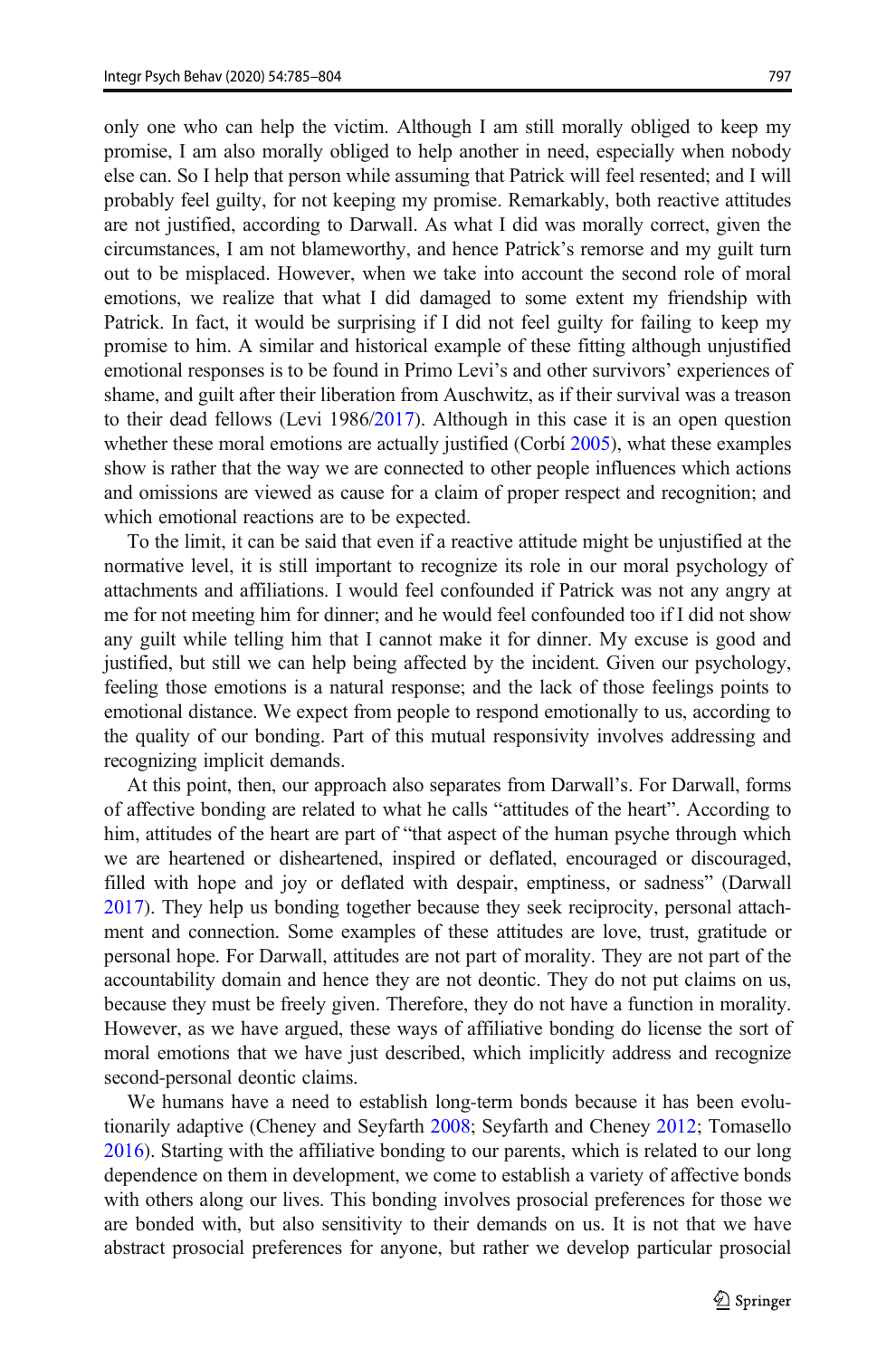preferences for those with whom we come to establish affective, long-term relations. Attitudes of the heart contribute to this bonding through the moral emotions they give rise to. These emotions involve implicit forms of normative assessment, in the form of appraisal. And this is why the precursors of both second-personal relations and morality might be found in this kind of pre-normative bonds, promoted by attitudes of the heart.

In sum, those moral emotions which appear in the context of affectionate relationships, work as a way to address justified demands, as Darwall and Strawson notice; but also as a way to interact second-personally with others, and to connect with them. Indeed, Strawson's reactive attitudes presuppose a relationship which is interactive and which involves a second-personal way to relate to others. Accordingly, moral emotions illustrate the second-person standpoint because they ensure the commitment that characterizes intersubjective relationships; hence, they become a bridge to morality. From this point of view, morality emerges out of a group of interrelated individuals; and therefore moral emotions become the intersubjective grounds of morality.

#### The Limits of the Moral Community

The naturalistic turn of Darwall's second-person standpoint of morality can also provide an answer to the question about the limits of the moral community. This answer avoids speciesism –a question that can barely be raised within Darwall's analytical project. Certainly, within the framework of the second-person standpoint of morality, it may be said that the members of the moral community are those who are second-personally competent. Second-personal competence is "the capacity to make demands on oneself from a second-person standpoint: in being able to choose to do something only if it is consistent with demands one (or anyone) would make of anyone (hence that one would make of oneself) from a standpoint we can share as mutually accountable persons" (Darwall [2006](#page-18-0), p. 35). In other words, it is the capacity of the subjects "to determine themselves by these [second-personal] reasons" (Darwall [2006,](#page-18-0) p. 21), and to enter into relations of mutual accountability with other subjects (Darwall [2006,](#page-18-0) p. 33). Second-personal competence is what makes us subject to moral obligation, and what gives us an authority to make claims and demands of one another as members of the moral community.

Darwall agrees that acting according to second-personal competence requires some psychological capacity for perspective taking and psychological attribution –a capacity that he envisions in terms of "simulation" or "imaginative projection" (Darwall [2006](#page-18-0), p. 44–45). It also requires the ability to assess the situation from an involved other's standpoint, as the precursor to an impartial perspective. Subjects must be able to consider another's standpoint and "compare the responses that one thinks reasonable from that perspective with the other's actual responses, as one perceives them thirdpersonally" (Darwall [2006,](#page-18-0) p. 48). Besides, subjects must be able to regulate themselves by claims, demands, and norms in a spontaneous way, as all these assumptions and dynamics are taken for granted without necessary awareness of them (Darwall [2006\)](#page-18-0). Therefore, the question whether certain individuals count as moral subjects can be reformulated in terms of whether they have the capacity to claim and respond to claims; to recognize another's authority to claim and being recognized the same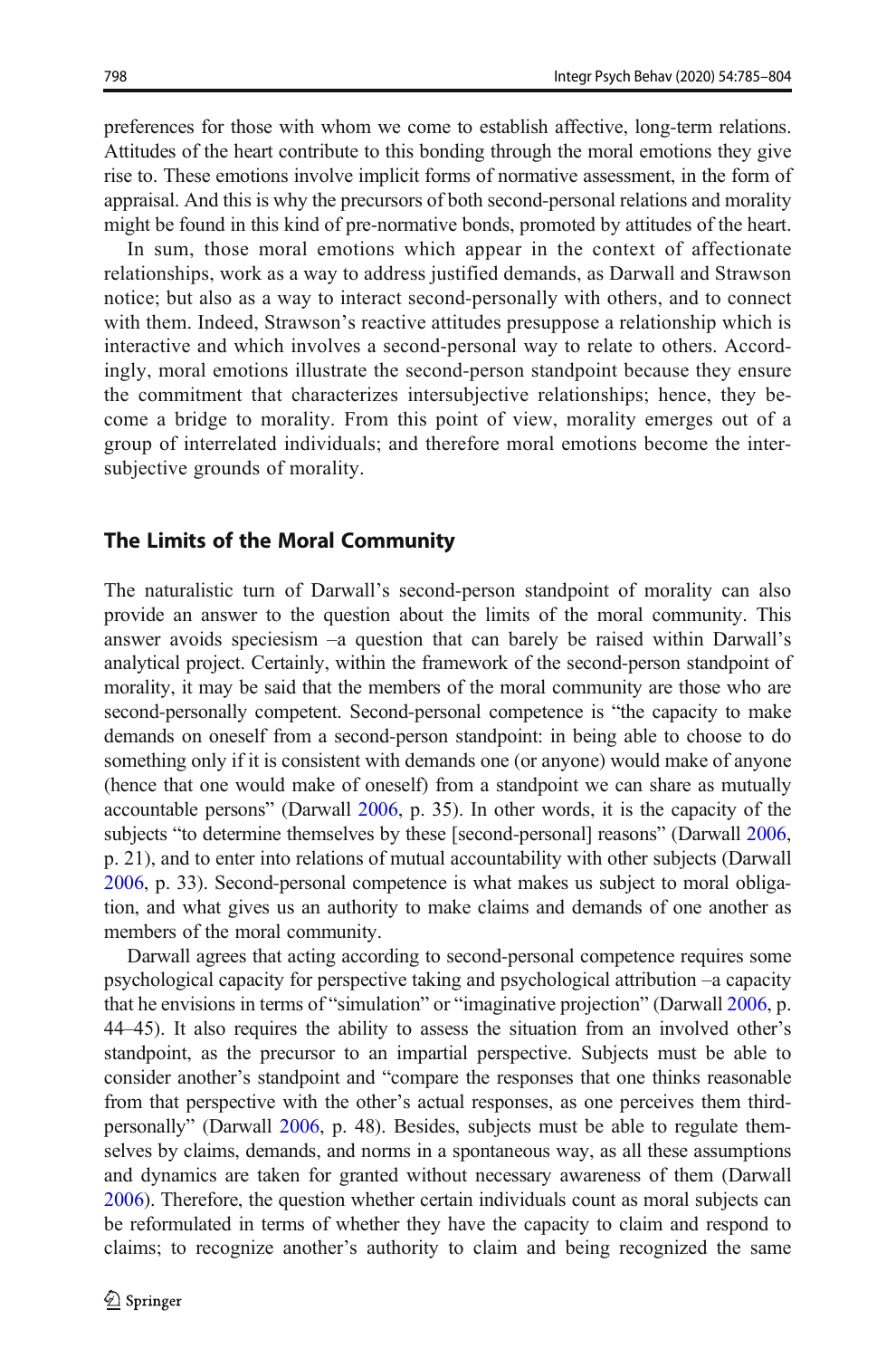authority by others; to hold and being held accountable; and to enter in this kind of second-personal, spontaneous interactions.

In this way, Darwall's approach offers a way to proceed in order to determine the limits of the moral community: an individual will count as a moral subject if she shows the relevant psychological features described. The question, then, is whether any nonhuman animal exhibits the same sort of psychological capacities on which such competence depends. Some of them have already been mentioned: perspective-taking, intentional attribution, emotion expression and emotion recognition. This strategy would parallel the one followed by Gomila [\(2001b](#page-18-0)), and Gómez ([1998](#page-18-0)), with respect to whether great apes comply, and to what extent, with the conditions of personhood specified by Dennett ([1976](#page-18-0)). However, the difficulty with this strategy when applied to Darwall's second-personal competence is that the presence of the psychological requirements of such competence may not be sufficient to guarantee the presence of the competence itself. Chimpanzees might have all the necessary psychological processes for second-personal interaction, but still not be second-personally competent, in Darwall's sense, i.e., moral beings.

An alternative strategy is to directly examine the evidence of second-personal competence in non-human animals. If being a member of the moral community consists in addressing demands to one another through implicit emotional reactions, which already entail some form of normativity, then the task is to find out whether any species exhibit this kind of sensitivity to moral claims, through the appropriate emotional reactions. Taking this approach, the research groups led by Kristine Andrews (Andrews [2009](#page-17-0); Vincent et al. [2019](#page-19-0)), Mark Bekoff (Bekoff [2004;](#page-17-0) Pierce and Bekoff [2012\)](#page-19-0) and Frans de Waal (Brosnan and de Waal [2003](#page-17-0); de Waal [1996;](#page-18-0) Waal [2006,](#page-18-0) [2014\)](#page-18-0) have argued that non-human primates do relate through normative expectations, and do react with anger and rage when those normative expectations are transgressed. However, this interpretation is controversial. Michael Tomasello and his group are more skeptical about non-human animals' second-person competence. According to them, we have enough negative evidence to deny any normative capacity in non-human animals. The behaviors that the first group take to show resentment are also compatible with disappointment and frustration (Engelmann et al. [2017](#page-18-0); Engelmann and Tomasello [2017;](#page-18-0) Tomasello [2016\)](#page-19-0). Regardless of the way the evidence turns out, the point here is that Darwall's notion offers a fruitful path to study the question of the limits of the moral community.

#### The Emergence of Group Norms

Another important question, both in Darwall's analytical project and in our naturalistic interpretation of it, is the relation between the demands addressed within the dyadic structure of second-person relationships, and the explicit norms and codes the social groups of humans develop in time.

In Darwall's project, there is no difference between the valid demands in the dyad, and the universally valid ones; the categorical imperative that justifies the demands, according to their universalizability and impartiality, is already assumed in the intersubjective relation. For the interaction to occur in the first place, participants need to be committed to a categorical and universal principle (de Maagt [2018](#page-18-0)). If I engage in a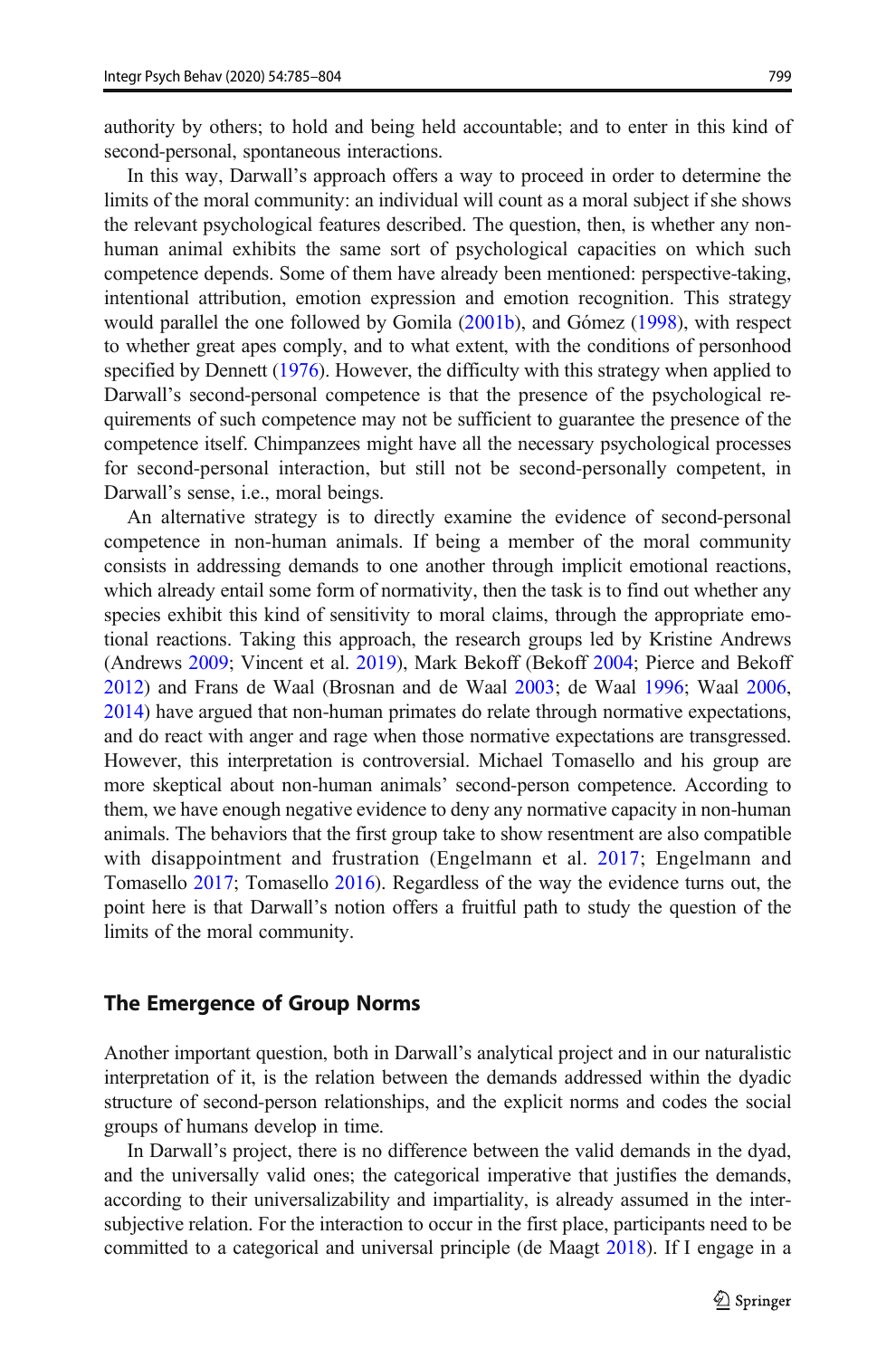second-personal relation with someone else, I assume that the other will comply with my demands only if they sees them as justified. In Darwall's words, "you and she commonly presuppose that she can freely comply if she finds your request or demand one she could not reasonably reject, regardless of what she desires or how strongly she desires it" (Darwall [2006,](#page-18-0) p. 245). Yet in everyday practices, an addressee might not recognize the demands of an addresser. For instance, my demand as a customer of being attended in English might not be recognized by the shop-assistant, who might consider that my claim violates his dignity as a French speaker. Or, as Corbí [\(2005\)](#page-17-0) forcefully describes, a victim might not be recognized by a torturer; i.e. the torturer might deny the victim's experience of the harm that they themselves is causing. Hence, both the shop-assistant and the torturer might see the demands of their customers, and victims respectively unjustified. This lack of agreement about the validity of demands is possible within a group; much more so when the relationship is established between members of groups that disagree about the relevant norms in the first place.

To explain what justifies a demand, Darwall provides an analytical answer, resorting to a version of Smith's impartial spectator [\(1759\)](#page-19-0). According to Darwall, a demand is justified if any member of the moral community would accept it. Justified blame is addressed as if from an impartial third-party. Consequently, although second-personal demands are described as happening in the dyad, they have already universalizing tendencies (Darwall [2018](#page-18-0)); they are expressed as if any member of the moral community could legitimately address it to another member whoever. Therefore, Darwall does not need to explain how the norms accepted within the dyad extend to the other members of the moral community. In Darwall's view, the universality of the demands is prior to the dyad. As already said, the validity of the demand does not depend on its being addressed.

As already pointed out, though, the assumed impartial spectator's view cannot be taken for granted. This strategy faces two sorts of related problems: there is no such an impartial spectator's perspective; and different communities can have different moral codes. First, as we mentioned in "Special Obligations Towards Particular Subjects" section, there is no such a generalized or impartial perspective. No individual, as rational as they might be, can adopt such generalized, or impartial, perspective and conclude whether a claim is justified or not. Second, if there were such a generalized perspective, a unique set of demands could be justified. Yet, in practice, what happens is that different communities find legitimate different sets of demands, because they accept different moral codes.

Both issues cannot be solved within Darwall's approach. A naturalist approach, on the contrary, offers a way to raise the question of how reciprocal demands become valid through the group consensus. Allan Gibbard dealt with the question of the emergence of group norms, and the possibility of moral disagreement, from such naturalist standpoint. According to Gibbard [\(1982,](#page-18-0) [1989](#page-18-0)), moral norms emerge out of interaction with others. When we interact, we stick to our positions and avow them; but we also discuss, and look for a consensus. As a consequence of this interaction, "a group will form a community of judgment, and different groups may form different communities of judgment, at odds with each other" (Gibbard [1989,](#page-18-0) p. 177). In the different communities, there will be discrepancies on local norms; whereas there will be consensus on some restricted topics "on which one needs agreement" [\(1989](#page-18-0), p. 179).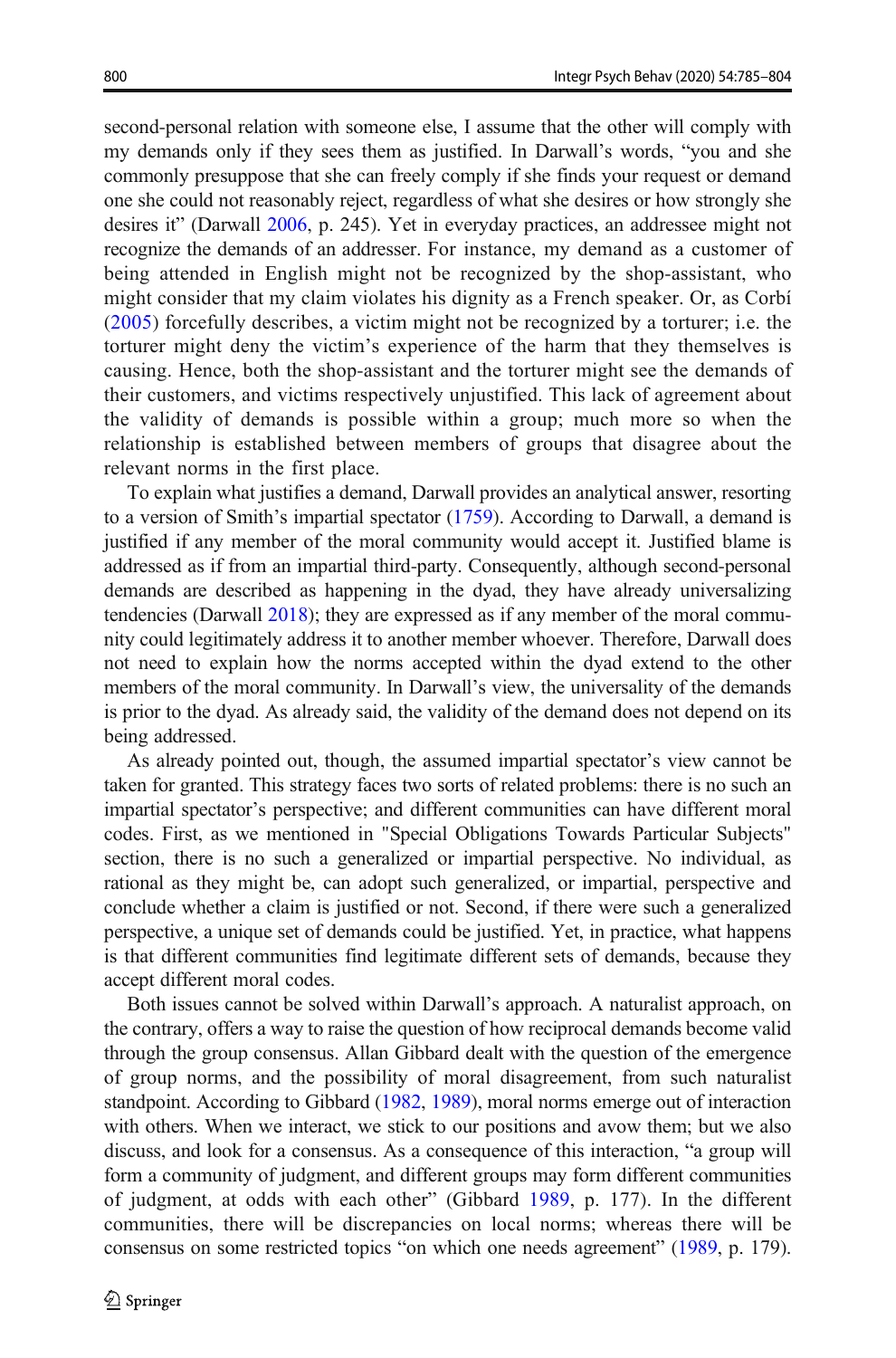Accordingly, beliefs about justice will be "beliefs about what the consensus will be on what is just" (Gibbard [1982,](#page-18-0) p. 42).

The naturalized second-person approach can still resist this view of normative consensus through explicit argument by pointing out that there is no need to foresee a communitarian process of explicit normative debate and consensus. Given that each agent can establish dyadic interactions with many others, the web of dyadic interactions among members of the community that exchange their roles as addressers and addressees is bound to be consistent in their sanctioning demands. Thus, it emerges a sort of collective equilibrium that needs not be reflexive. The members of a community will share their emotional repertoire and each member will exchange roles in their respective interactions with other members of the community. The global dynamics of interaction will require similar responses to similar situations, thus emerging a normative consensus without an explicit debate. Once this equilibrium is reached, the authority of each subject to address demands based on reasons is warranted by the authority of the group and, finally, by the moral community, who has the role of accepting and approving demands, and requiring respect of members, in cases of disagreement (Corbí [2005](#page-17-0)).

A similar process may unsue among communities with different normative standards that come to interact. The interaction among members of each community will require some common ground, both to make them reciprocally understandable –through second person intentional attributions-, and to validate or not the demands that might emerge. In this case, though, there is no guarantee that a consensus will be reached. The communities might rather prefer to restrict their interactions, or the most powerful community might impose their norms or even simple domination.

From this perspective, the objectivity of moral norms can be compared to the objectivity of the norms of grammar<sup>2</sup>. Grammar norms of a language are objective in the sense that we cannot make them up. Yet they are not mind-independent because they depend on the minds of the speakers of that language. The same holds for moral norms: they are objective in the sense that we as particular individuals cannot change them; but they are not mind-independent because they depend on the dynamics of intentional interaction of the agents. Thus, intersubjective interaction allows us to account for both the presence of group norms, and the disagreement about them among different communities.

## Conclusion

Darwall's second-person standpoint of morality is undoubtedly a valuable contribution. Its central idea is the attempt to ground moral obligation in mutual recognition between subjects. Yet its analytical and Kantian nature prevents it from developing its potential as an account of our moral psychology. In this paper, we have developed Darwall's proposal from a naturalistic standpoint, and argued that such understanding of its central idea helps explain a variety of features of morality: the motivational power of moral judgments; the special obligations we recognize towards particular subjects; the

<sup>2</sup> We are indebted for this example to Shelly Kagan.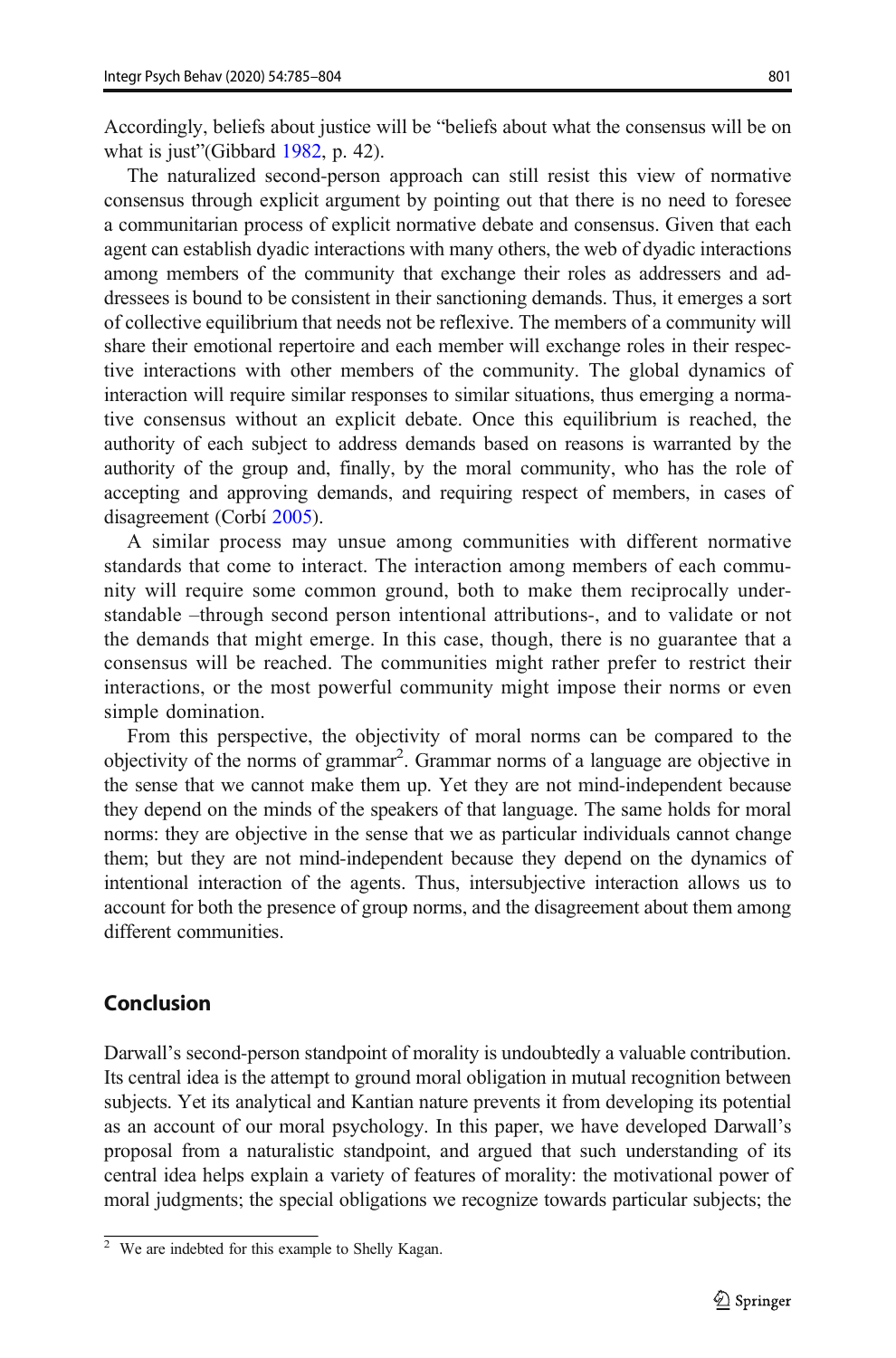<span id="page-17-0"></span>intersubjectivity involved in moral emotions; the limits of the moral community; and the emergence of moral, group norms.

In any case, Darwall helps to make clear that morality is not in the business of strategic self-interest, but the key to the significant interpersonal relationships that make our lives unique and valuable.

This work was supported by the Spanish Ministry of Education, Culture, and Sports under grant FPU14/01186; and by the Spanish Ministry of Economy, Industry and Competitiveness under Grant FFI2017-86351-R. We thank Stephen Darwall for comments on earlier drafts.

Acknowledgements This work was supported by the Spanish Ministry of Education, Culture, and Sports under grant FPU14/01186; and by the Spanish Ministry of Economy, Industry and Competitiveness under Grant FFI2017-86351-R. We thank Stephen Darwall for comments on earlier drafts.

Funding Information Spanish Ministry of Education, Culture, and Sports. Grant: FPU14/01186. Spanish Ministry of Economy, Industry and Competitiveness. Grant: FFI2017-86351-R.

Data Availability Not applicable.

#### Compliance with Ethical Standards

Conflict of Interest The authors declare that they have no conflict of interest.

Code Availability Not applicable.

Open Access This article is licensed under a Creative Commons Attribution 4.0 International License, which permits use, sharing, adaptation, distribution and reproduction in any medium or format, as long as you give appropriate credit to the original author(s) and the source, provide a link to the Creative Commons licence, and indicate if changes were made. The images or other third party material in this article are included in the article's Creative Commons licence, unless indicated otherwise in a credit line to the material. If material is not included in the article's Creative Commons licence and your intended use is not permitted by statutory regulation or exceeds the permitted use, you will need to obtain permission directly from the copyright holder. To view a copy of this licence, visit [http://creativecommons.org/licenses/by/4.0/](https://doi.org/http://creativecommons.org/licenses/by/4.0/).

#### References

- Andrews, K. (2009). Understanding norms without a theory of mind. *Inquiry : a journal of medical care* organization, provision and financing, 52(5), 433–448. <https://doi.org/10.1080/00201740903302584>
- Bagnoli, C. (2006). Moral emotions and the vocabulary of mutual recognition. CxC Calls for Comments Sito Web Italiano per La Filosofia.
- Bekoff, M. (2004). Wild justice and fair play: Cooperation, forgiveness, and morality in animals. Biology and Philosophy, 19(4), 489–520. <https://doi.org/10.1007/sBIPH-004-0539-x>.
- Brosnan, S. F., & de Waal, F. B. M. (2003). Monkeys reject unequal pay. Nature, 425, 297–299. [https://doi.](https://doi.org/10.1038/nature01987.1) [org/10.1038/nature01987.1.](https://doi.org/10.1038/nature01987.1) (18 september 2003).
- Cheney, D. L., & Seyfarth, R. M. (2008). The evolution of a cooperative social mind. In T. K. Shackelford & J. Vonk (Eds.), The Oxford handbook of comparative evolutionary psychology (Vol. 401, pp. 507–528). New York: Oxford University Press.
- Corbí, J. E. (2005). Emociones morales en la flecha del tiempo: un esquema de la experiencia del daño. Azafea, 7, 47–64.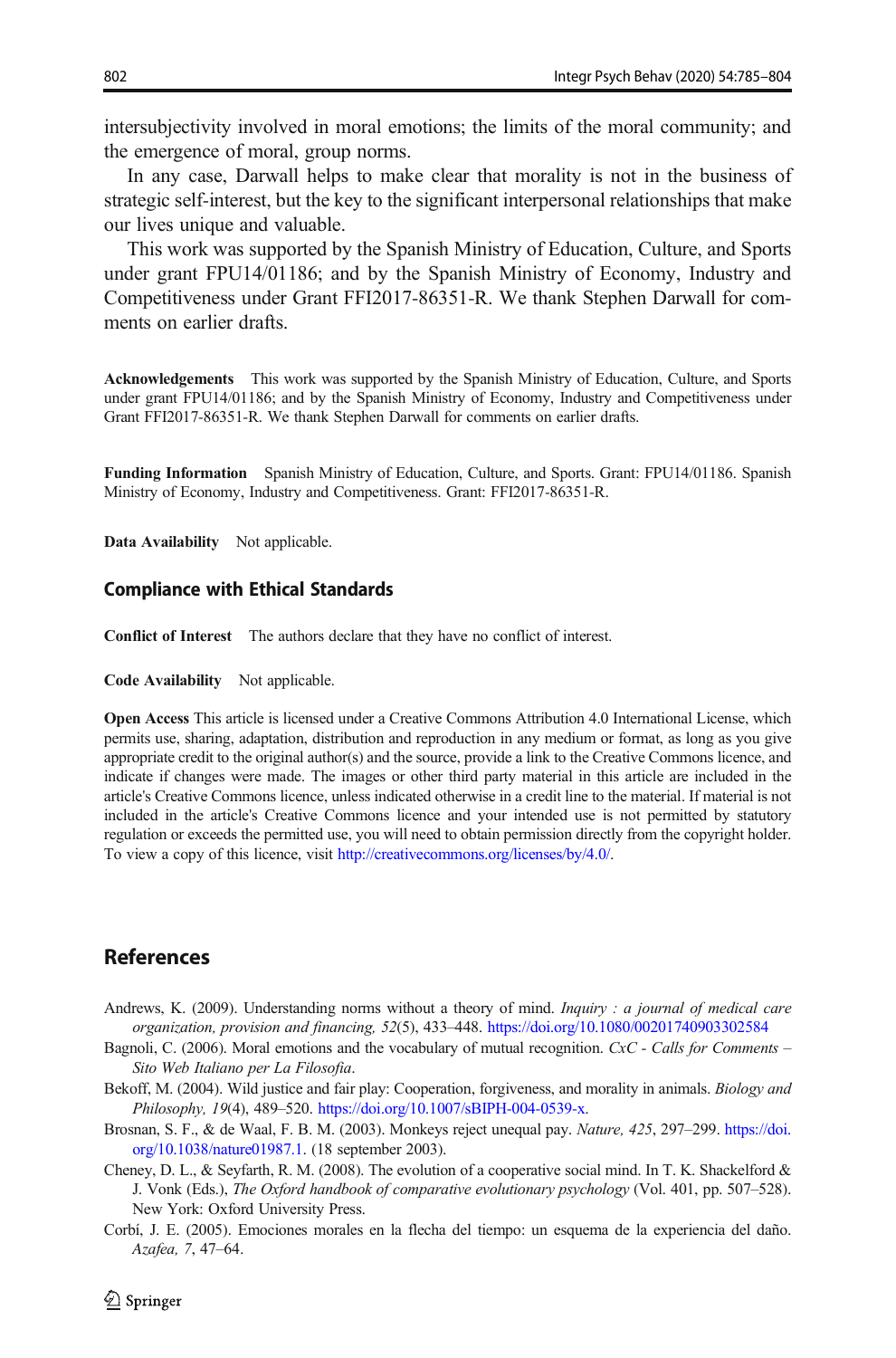- <span id="page-18-0"></span>Darwall, S. (2006). The Second-Person Standpoint: Morality, respect, and accountability. Cambridge: Harvard University Press.
- Darwall, S. (2013a). Honor, History, and Relationship: Essays in Second-personal Ethics II. Oxford: Oxford University Press.
- Darwall, S. (2013b). Morality, Authority, and Law: Essays in Second-personal Ethics I. Oxford: Oxford University Press.
- Darwall, S. (2016). Love's Second Personal Character: Holding, Beholding, and Upholding. In E. Kroeker & K. Schaubroeck (Eds.), Love, Reason, and Morality (pp. 93–109). New York: Routledge.
- Darwall, S. (2017). Trust as a Second Personal Attitude (of the Heart). In P. Faulkner & T. Simpson (Eds.), The Philosophy of Trust (pp. 35–50). Oxford: Oxford University Press.
- Darwall, S. (2018). "Second-personal morality" and morality. Philosophical Psychology, 31(5), 804–816. <https://doi.org/10.1080/09515089.2018.1486603>.
- de Maagt, S. (2018). It only takes two to tango: against grounding morality in interaction. *Philosophical* Studies, 1–17. [https://doi.org/10.1007/s11098-018-1150-3.](https://doi.org/10.1007/s11098-018-1150-3)
- de Waal, F. B. M. (1996). Good natured: The origins of right and wrong in humans and other animals. Cambridge: Harvard University Press.
- de Waal, F. B. M. (2006). Primates and philosophers: how morality evolved. Princeton: Princeton University Press.
- de Waal, F. B. M. (2014). Natural normativity: The "is" and "ought" of animal behavior. Behaviour, 151(2-3), 185–204. [https://doi.org/10.1163/1568539x-00003146.](https://doi.org/10.1163/1568539x-00003146)
- Dennett, D. (1976). Conditions of Personhood. In A. Rorty (Ed.), The identities of persons (pp. 175–196). Berkeley: University of California Press. [https://doi.org/10.1007/978-1-4612-3950-5\\_7.](https://doi.org/10.1007/978-1-4612-3950-5_7)
- Engelmann, J. M., Clift, J. B., Herrmann, E., & Tomasello, M. (2017). Social disappointment explains chimpanzees' behaviour in the inequity aversion task. Proceedings of the Royal Society B: Biological Sciences, 284(1861). [https://doi.org/10.1098/rspb.2017.1502.](https://doi.org/10.1098/rspb.2017.1502)
- Engelmann, J. M., & Tomasello, M. (2017). Prosociality and Morality in Children and Chimpanzees. In C. Helwig (Ed.), New Perspectives on Moral Development (pp. 55–72). New York: Routledge. [https://doi.](https://doi.org/http://creativecommons.org/licenses/by/4.0/) [org/10.4324/9781315642758.](https://doi.org/http://creativecommons.org/licenses/by/4.0/)
- Fichte, J. G. (2000). Foundations of Natural Right. (F. Neuhouser, Ed.), Cambridge texts in the history of philosophy. Cambridge: Cambridge University Press.
- Gibbard, A. (1982). Human Evolution and the Sense of Justice. Midwest Studies in Philosophy, 7(1), 31–46. [https://doi.org/10.1111/j.1475-4975.1982.tb00082.x.](https://doi.org/10.1111/j.1475-4975.1982.tb00082.x)
- Gibbard, A. (1989). Communities of judgment. Social Philosophy and Policy, 7(1), 175–189. [https://doi.](https://doi.org/10.1017/S0265052500001072) [org/10.1017/S0265052500001072.](https://doi.org/10.1017/S0265052500001072)
- Goldman, A. I. (1992). In Defense of the Simulation Theory. *Mind & Language*,  $7(1-2)$ , 104–119. [https://doi.](https://doi.org/10.1111/j.1468-0017.1992.tb00200.x) [org/10.1111/j.1468-0017.1992.tb00200.x](https://doi.org/10.1111/j.1468-0017.1992.tb00200.x).
- Gómez, J. C. (1998). Are apes persons? The Case for Primate Intersubjectivity. *Etica & Animali*, 9, 51–63.
- Gomila, A. (2001a). La perspectiva de segunda persona: mecanismos mentales de la intersubjetividad. Contrastes, 6, 65–86. [https://doi.org/10.24310/Contrastescontrastes.v0i0.1448.](https://doi.org/10.24310/Contrastescontrastes.v0i0.1448)
- Gomila, A. (2001b). Personas primates. In J. M. García Gómez-Heras (Ed.), Ética del medio ambiente: problemas, perspectivas, historia (pp. 191–206). Madrid: Tecnos.
- Gomila, A. (2002). La perspectiva de segunda persona de la atribución mental. Azafea: Revista de Filosofía, I, 123–138. Retrieved from [http://revistas.usal.es/index.php/0213-3563/article/view/3719.](https://doi.org/http://creativecommons.org/licenses/by/4.0/)
- Gomila, A. (2008). La relevancia moral de la perspectiva de segunda persona. In D. Pérez y L. Fenández, L. (Eds.), Cuestiones filosóficas: ensayos en honor de Eduardo Rabossi (pp. 493–510). Retrieved from [http://menteylenguaje.pucp.edu.pe/wp-content/uploads/2014/05/Gomila-La-relevancia-moral-de-la](https://doi.org/http://creativecommons.org/licenses/by/4.0/)[perspectiva-de-la-segunda-persona.pdf](https://doi.org/http://creativecommons.org/licenses/by/4.0/).
- Gomila, A. (2015). Emociones en segunda persona. X Boletín de Estudios de Filosofía Y Cultura Manuel Mindán, 10, 37–50.
- Gordon, R. M. (1992). The Simulation Theory: Objections and Misconceptions. Mind & Language, 7(1-2), 11–34. <https://doi.org/10.1111/j.1468-0017.1992.tb00195.x>.
- Hegel, G. W. F. (1979). Phenomenology of the Spirit. (A. V. Miller (Ed.)). Oxford: Oxford University Press.
- Isern-Mas, C., & Gomila, A. (2018). Externalization is common to all value judgments, and norms are motivating because of their intersubjective grounding. Behavioral and Brain Sciences, 41. [https://doi.](https://doi.org/10.1017/S0140525X18000092) [org/10.1017/S0140525X18000092](https://doi.org/10.1017/S0140525X18000092).
- Levi, P. (2017). The Drowned and the Saved. (R. Rosenthal (Ed.)). New York: Simon & Schuster Paperback. Lévinas, E. (1969). Totality and Infinity: An Essay or Exteriority. (A. Lingis (Ed.)). Pittsburgh: Duquesne
	- University Press.